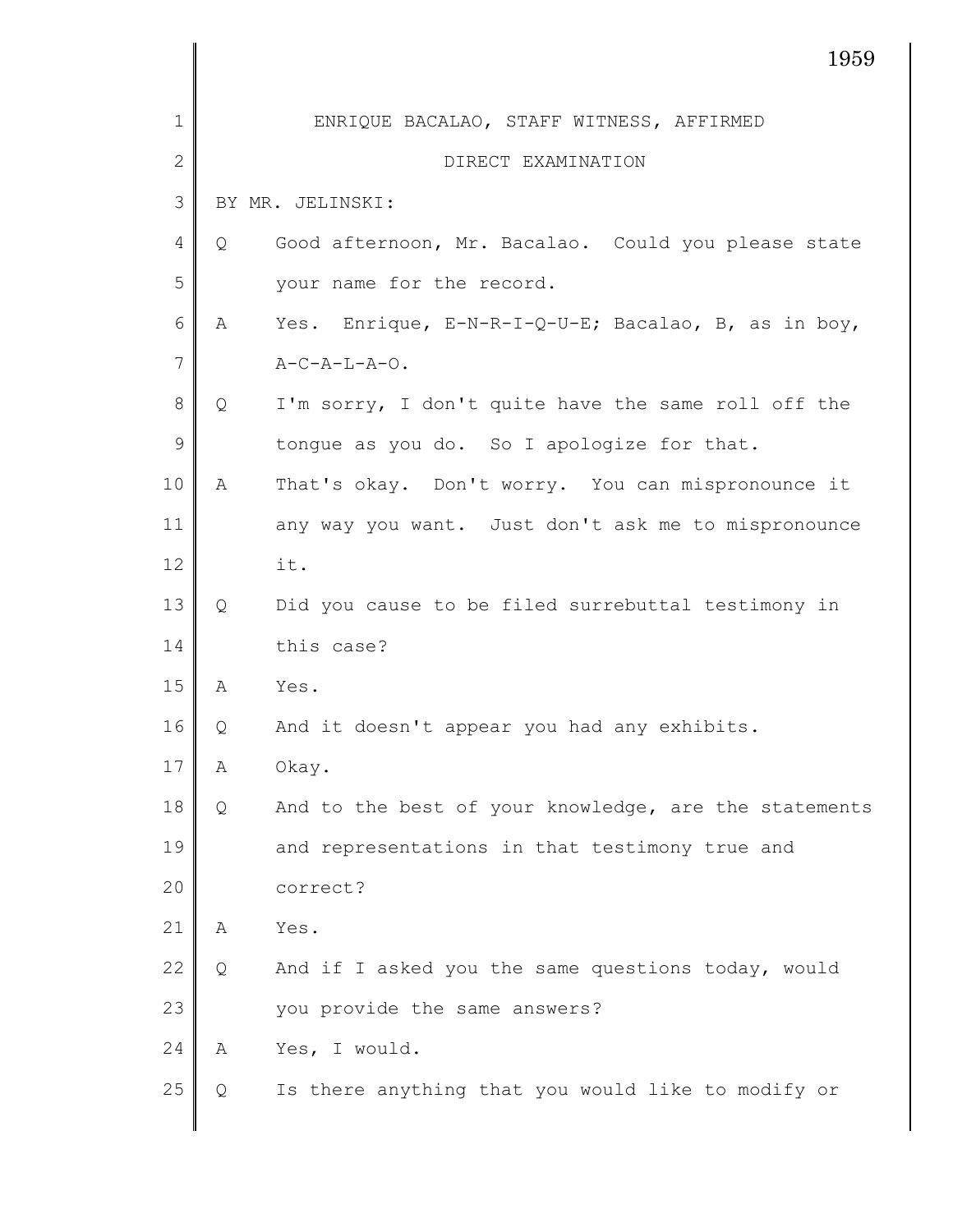|    |   | 1960                                                  |
|----|---|-------------------------------------------------------|
| 1  |   | add to the comments that you filed?                   |
| 2  | Α | No, there isn't.                                      |
| 3  | Q | And after listening to the testimony of some other    |
| 4  |   | witnesses, including applicants' witness              |
| 5  |   | Mr. Pfeifenberger, is there sur-surrebuttal testimony |
| 6  |   | you would like to offer today?                        |
| 7  | Α | Yes, it is.                                           |
| 8  | Q | Are you the same Enrique Bacalao that submitted       |
| 9  |   | sur-surrebuttal testimony in this proceeding?         |
| 10 | A | Yes.                                                  |
| 11 | Q | And what is the purpose of your sur-surrebuttal       |
| 12 |   | testimony?                                            |
| 13 | Α | The purpose of my sur-sur-surrebuttal testimony --    |
| 14 | Q | Oh, thank you.                                        |
| 15 | Α | My first, is the response to sur-surrebuttal          |
| 16 |   | applicants Pfeifenberger.                             |
| 17 | Q | Mr. Pfeifenberger notes that the 8.41 percent WACC    |
| 18 |   | estimate that the Commission staff identifies appears |
| 19 |   | to be the weighted average of the cost of debt and    |
| 20 |   | equity of ATC calculated without considering the tax  |
| 21 |   | advantage of debt. Do you have any observations       |
| 22 |   | regarding Mr. Pfeifenberger's testimony on this       |
| 23 |   | matter?                                               |
| 24 | Α | Yes. Mr. Pfeifenberger is incorrect.                  |
| 25 | Q | Could you please elaborate.                           |
|    |   |                                                       |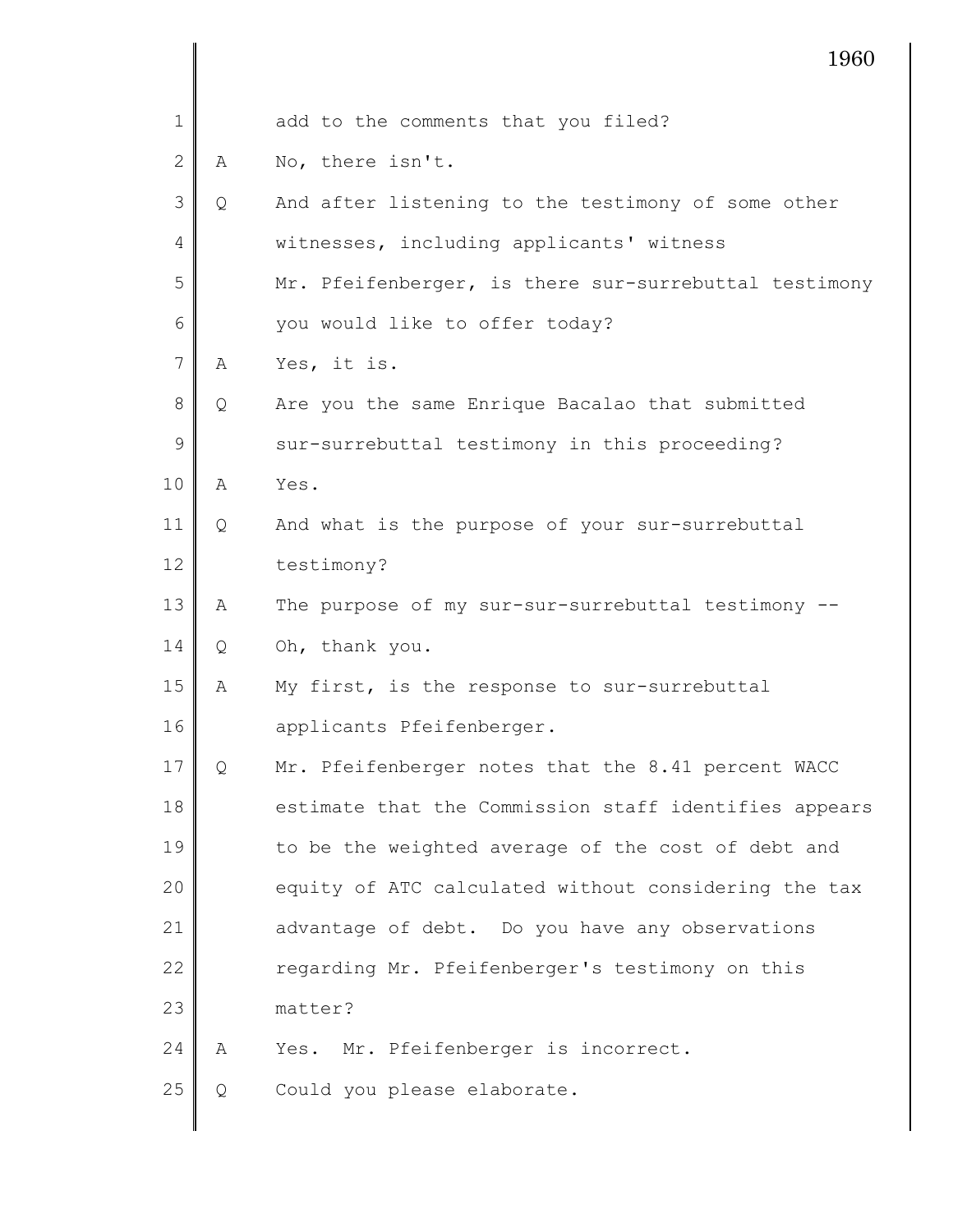1 2 3 4 5 6 7 A Commission staff did not estimate the 8.41 percent value, did not overlook the tax advantage of debt, and did not assume that the value applied only to ATC. As set out in the direct Commission Vedvik, the applicants themselves jointly estimated that value and then offered it in response to a data request made by Mr. Vedvik.

8 9 10 11 12 13 14 15 16 17 18 19 20 21 22 23 24 25 I did not interpret the data request response to apply only to ATC. The spreadsheet attached to that data request response calculates the discount rate in tab "ATC-ARR" as shown in cell L, as in London, 16 which is linked to cell C, as in Charlie, 392. Capital structure and tax calculations also appear on that same spreadsheet on a blended and weighted basis. There are also separate tabs dedicated to analyzing the individual investing companies, including one entitled, quote, project allocations, unquote. Therefore, Commission staff did not estimate ATC's WACC, as presumed by Mr. Pfeifenberger, but rather used the data request response to determine the discount rate that the applicants had themselves calculated jointly. Q Do you believe there was any ambiguity in Mr. Vedvik's direct testimony that might have created some degree of confusion on this point?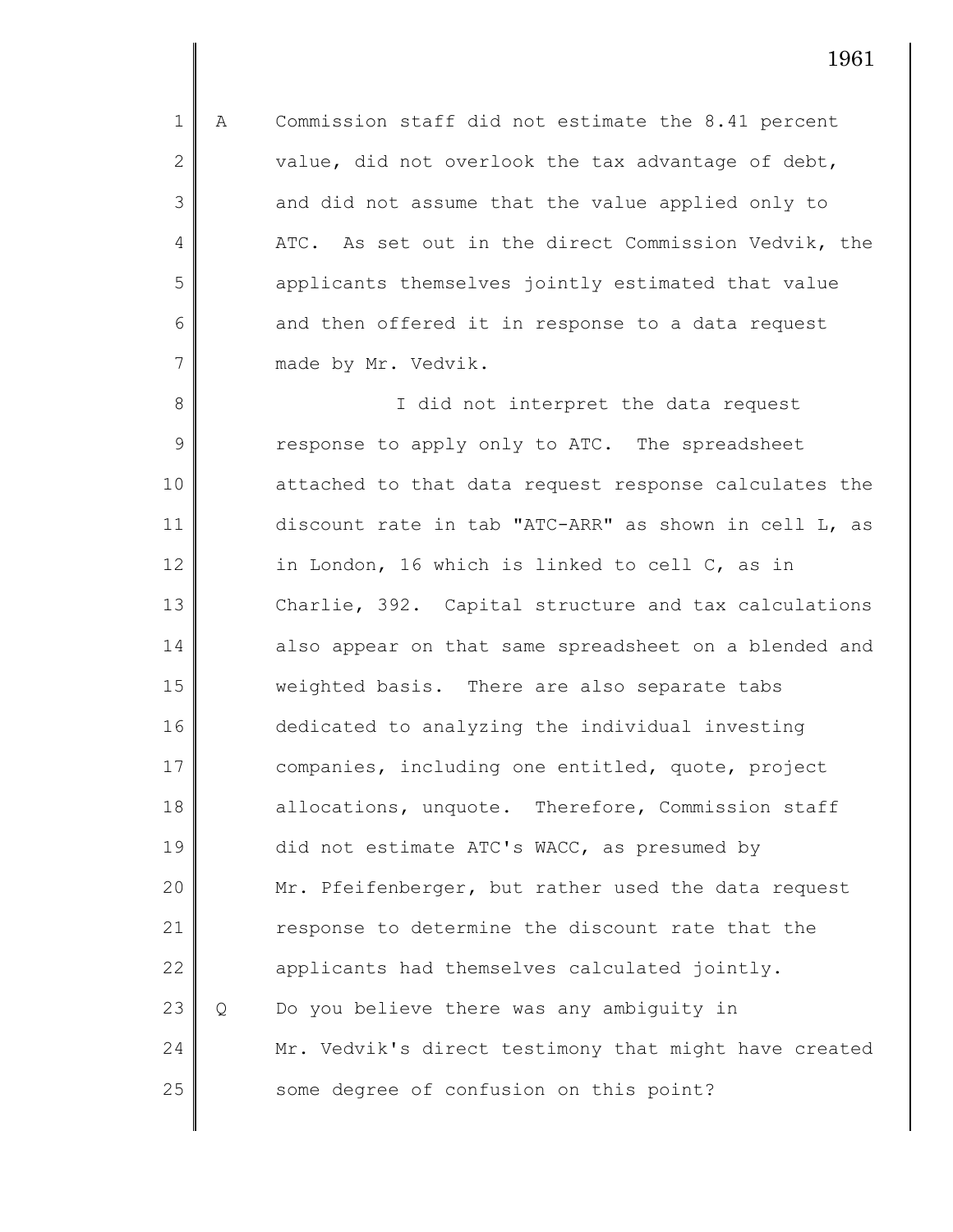1 2 3 4 5 6 7 8 A No, not in my opinion. Mr. Vedvik states clearly that the applicants, in the plural, assume a weighted average cost of capital of 8.41 percent, which could better reflect the actual cost of transmission customers are paying for the proposed project, and could be more representative of the risk to Wisconsin transmission service customers associated with the proposed project.

9 10 11 12 13 14 15 16 17 Q Is Mr. Pfeifenberger correct when he stated that the discount rates to evaluate project costs and benefits from investors' perspective, like under the capital budgeting approach, should be based on the overall cost of capital associated with the project, net of the tax benefits of debt financing, which is generally referred to as the aftertax weighted average cost of capital, ATWACC, or simply the W-A-C-C, or WACC?

18 19 EXAMINER NEWMARK: Off the record for a minute.

20 21 22 23 24 25 (Discussion off the record.) A Yes, he is, provided the borrower in question qualifies for interest rate cost reduction under the governing income tax rules and regulations and can make use of that tax deduction. Consistent with this concept, my review of the data response cited above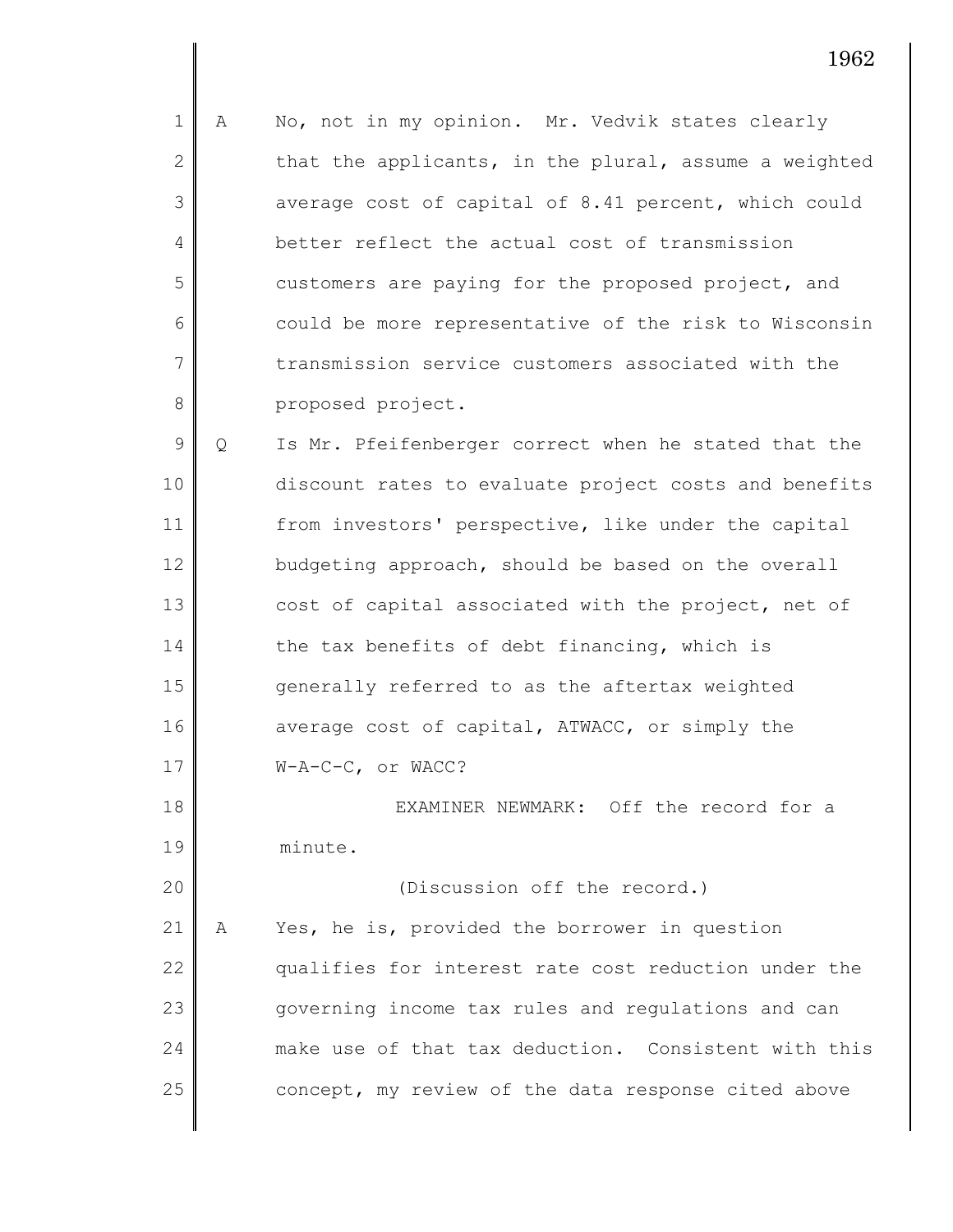suggested that the applicants had indeed adjusted the estimate cost of debt to reflect the tax benefits of debt financing.

4 5 6 7 8 9 10 If, however, the applicants in fact failed to make that necessary tax benefit adjustment to the estimated cost of debt, their response to Mr. Vedvik's data request would be incorrect. Consequently, the 8.41 percent discount rate provided to Mr. Vedvik by the applicants would need to be recalculated.

## 11 BY MR. JELINSKI:

1

2

3

12 13 14 15 16 17 18 19 20 Q Is Mr. Pfeifenberger correct when he states that the FERC-approved rate of return incentives need to be subtracted from the allowed ROE to isolate the portion of the return that is intended to compensate equity investors for their opportunity cost of capital, i.e., the cost of equity; the netting of the ROE incentives is necessary because the incentives are an adder above the transmission investment's actual cost of equity?

21 22 23 24 25 A I respectfully disagree with Mr. Pfeifenberger. Mr. Pfeifenberger is stating that the project can attract the equity funds required at the FERC authorized base ROE, currently 10.32 percent, without requiring FERC's ROE incentive adders. That argument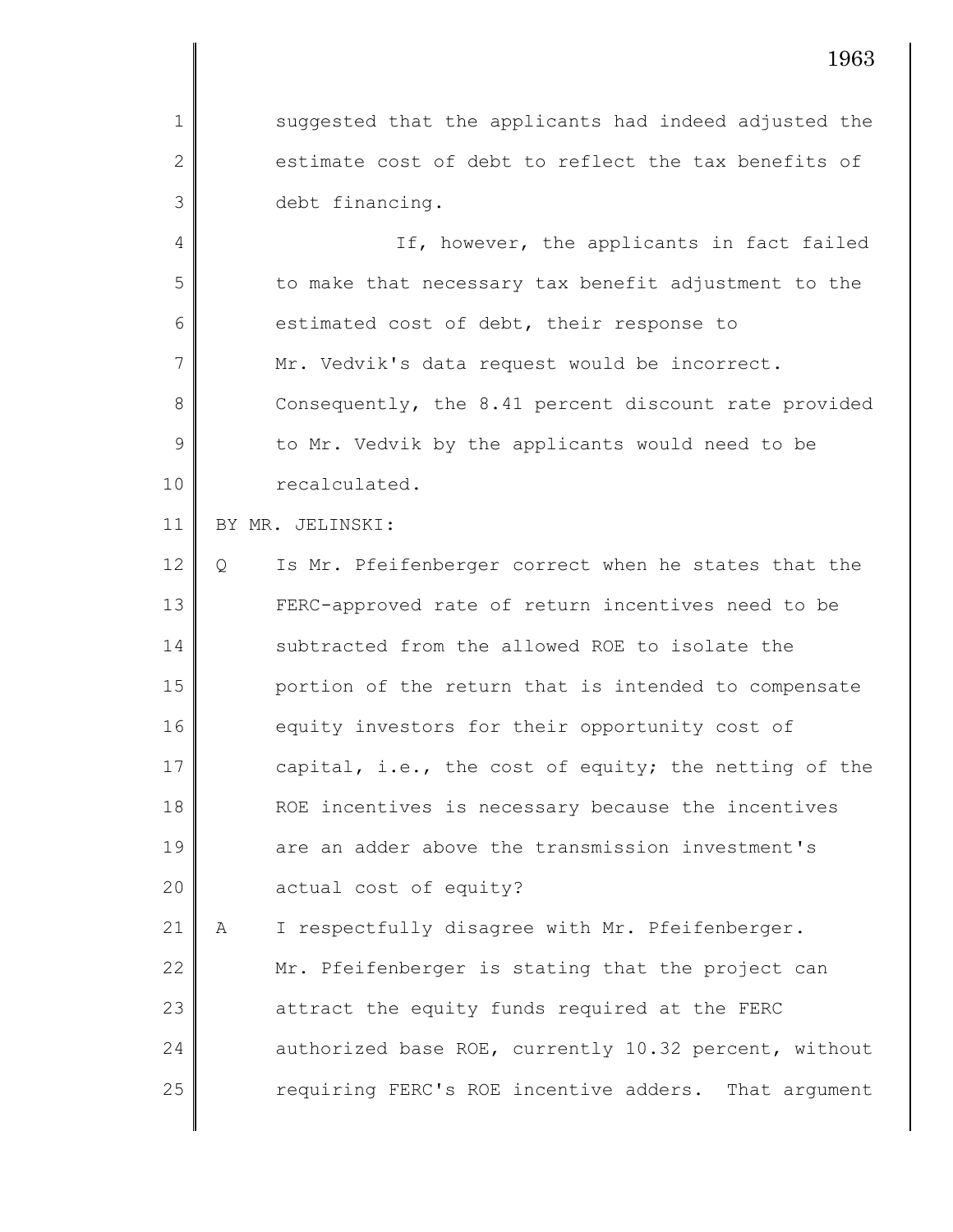implies that the incentives offered by FERC are unnecessary to help offset the particular risk profile of the project in obtaining investment equity funding. A brief review of FERC's transmission investment incentives program would be helpful in evaluating this implication.

1

2

3

4

5

6

7 8 9 10 11 12 13 14 15 16 Transmission incentives were enacted by Congress in the Energy Policy Act of 2005, also known as 2005 EPA, on August 8, 2005, which added a new Section 219 to the Federal Power Act. Section 219 required the Federal Energy Regulatory Commission, FERC, F-E-R-C, to establish by rule incentive based, including performance based, rate treatments for the transmission of electric energy in interstate commerce by public utilities by enhancing reliability and reducing congested related costs.

17 18 19 20 21 22 23 24 25 2005 EPA mandated, among other things, that FERC should -- FERC's rule shall, A, provide a return on capital that attracts new investment in transmission facilities; and, B, maintain rates, charges, terms and conditions that are just and reasonable and not unduly discriminatory or preferential. FERC Order No. 679 established, among other matters, the following transmission incentives and guidance in fulfilling its obligation under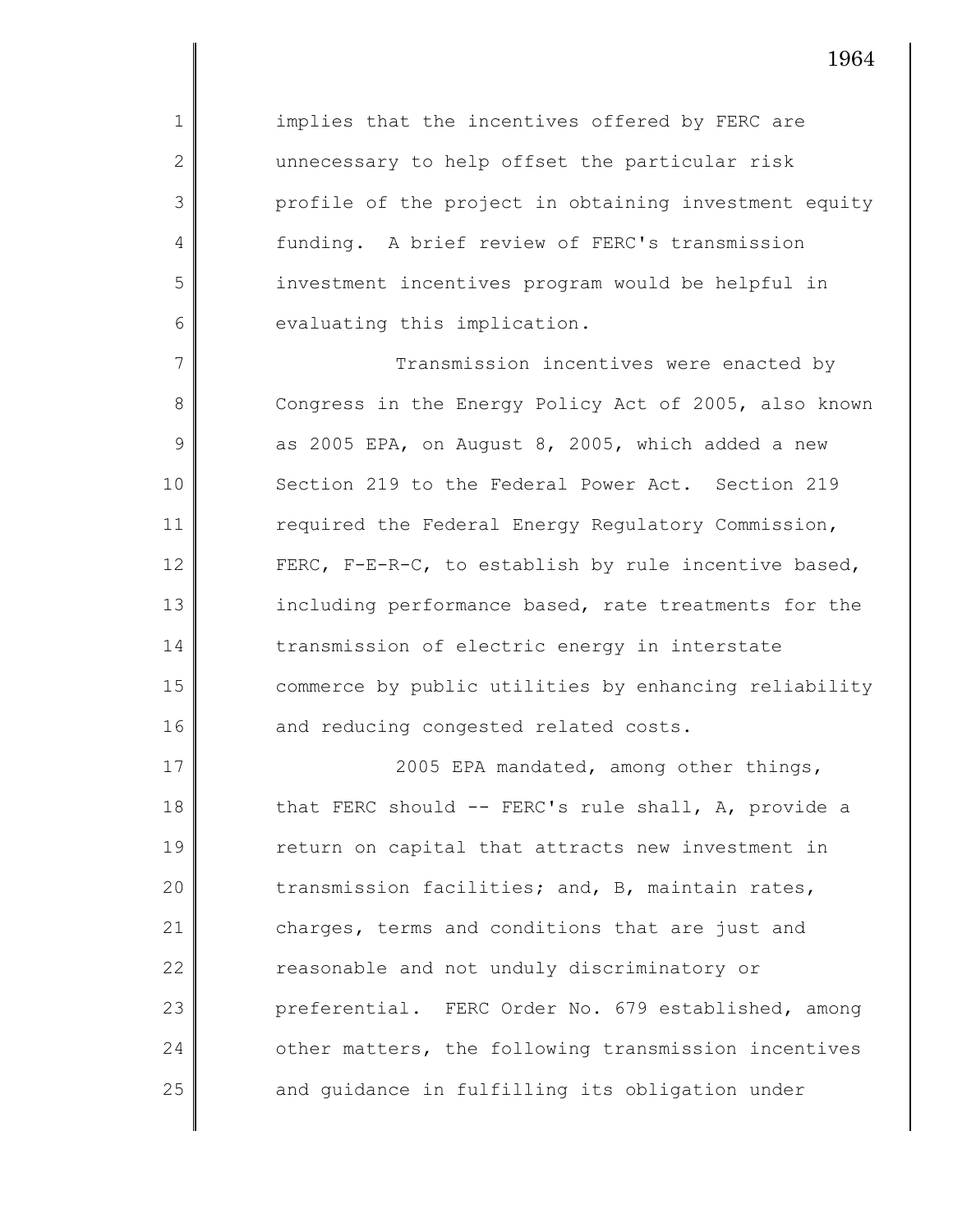Section 209. ROE adders. Enhancing the authorized ROE was deemed to be the most effective adder to attract capital investment into transmission in the amounts required while absorbing the inherent risks, project delays, and siting difficulties on the best terms possible.

1

2

3

4

5

6

7

8

9

10

11

12

13

14

15

16

25

Other incentives. A number of financial incentives were initially adopted to mitigate a proposed transmission project's business risk profile.

Guidance on granting of incentives. There must be a nexus between the incentive requested and the risk or need of the project, which must exceed normal risks. And that's known as the nexus test. All incentives granted to any single project must be evaluated as a whole to avoid overcompensation.

17 18 19 20 21 22 23 24 FERC No. 679-A and 679-B address some subsequent objections raised by customer interests, arguing that Order No. 679 was too permissive in offering rate incentives, and clarified procedures. Following a notice of inquiry, and that was in 2011, FERC issued a policy statement that provided additional guidance and clarity on certain aspects of FERC's transmission incentive policy and

procedures, among them, A, each element of the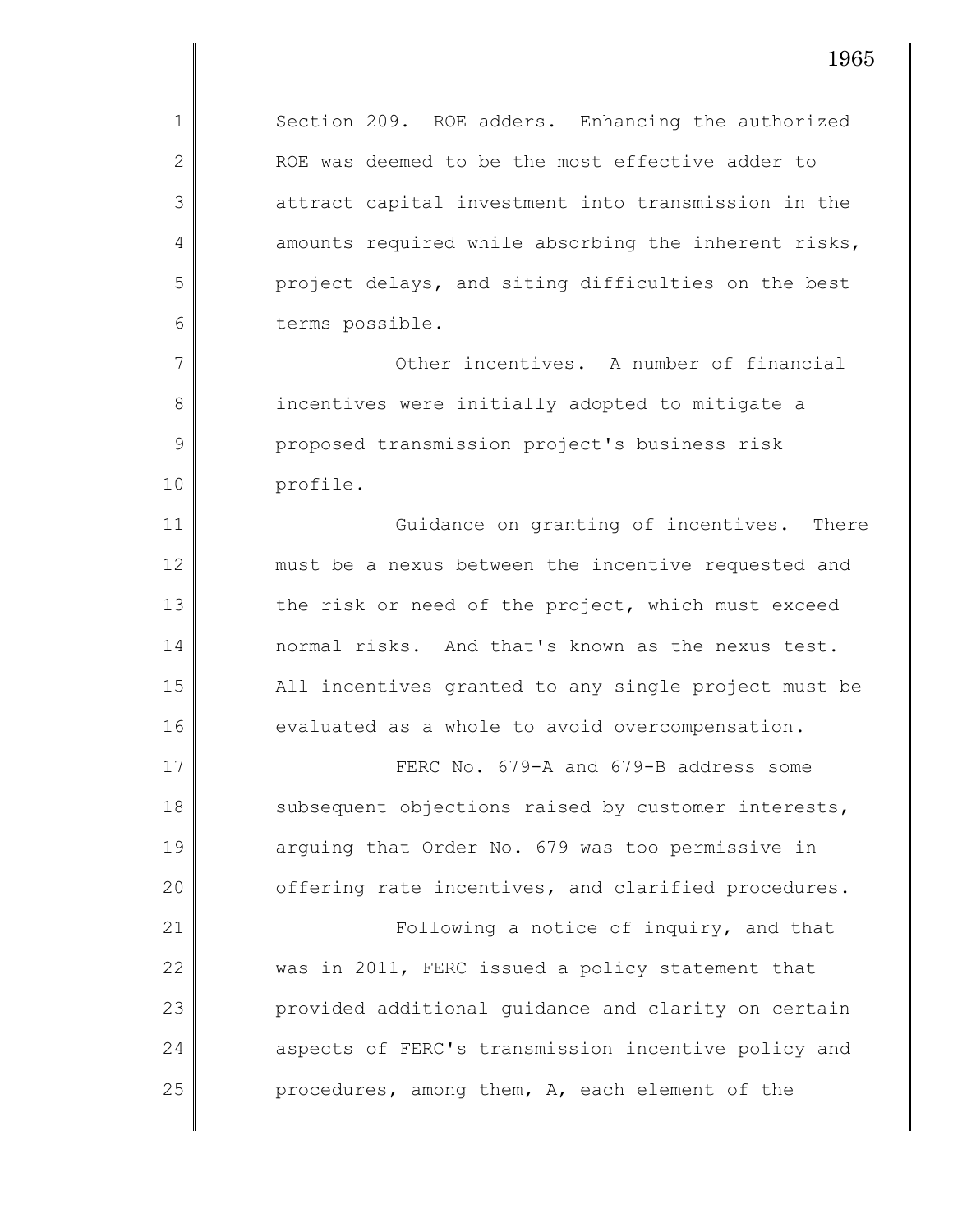incentive package must be tailored to meet the demonstrable risks and challenges of the project; B, the interrelationship of all elements of the project must be evaluated; C, reductions of risk must be offset against any ROE adder requested; D, to avoid -- encourage avoidance of double-counting risks with the DCF analysis in determining the base ROE;  $E$ , examine the use of risk reducing incentives before considering ROE adders; and F, provide general guidance regarding the application for an incentive ROE based on a project's risk and challenges.

1

2

3

4

5

6

7

8

9

10

11

12 13 14 15 16 17 18 19 20 To reconfirm, Mr. Pfeifenberger's argument presumes that the rate of return on equity, ROE, that would be required to incent investors to invest in this transmission project, that is, the ROE required to fairly compensate for them their opportunity cost incurred in not investing in an alternative opportunity of equal risk, is the base authorized rate of return on equity set by FERC, without need of FERC granted ROE adders.

21 22 23 24 25 If Mr. Pfeifenberger reasons that the FERC ROE adders should be netted out because those ROE adders are not needed, i.e., that the applicants can obtain the required equity funds without the need for FERC's ROE adders to offset exceptional risks or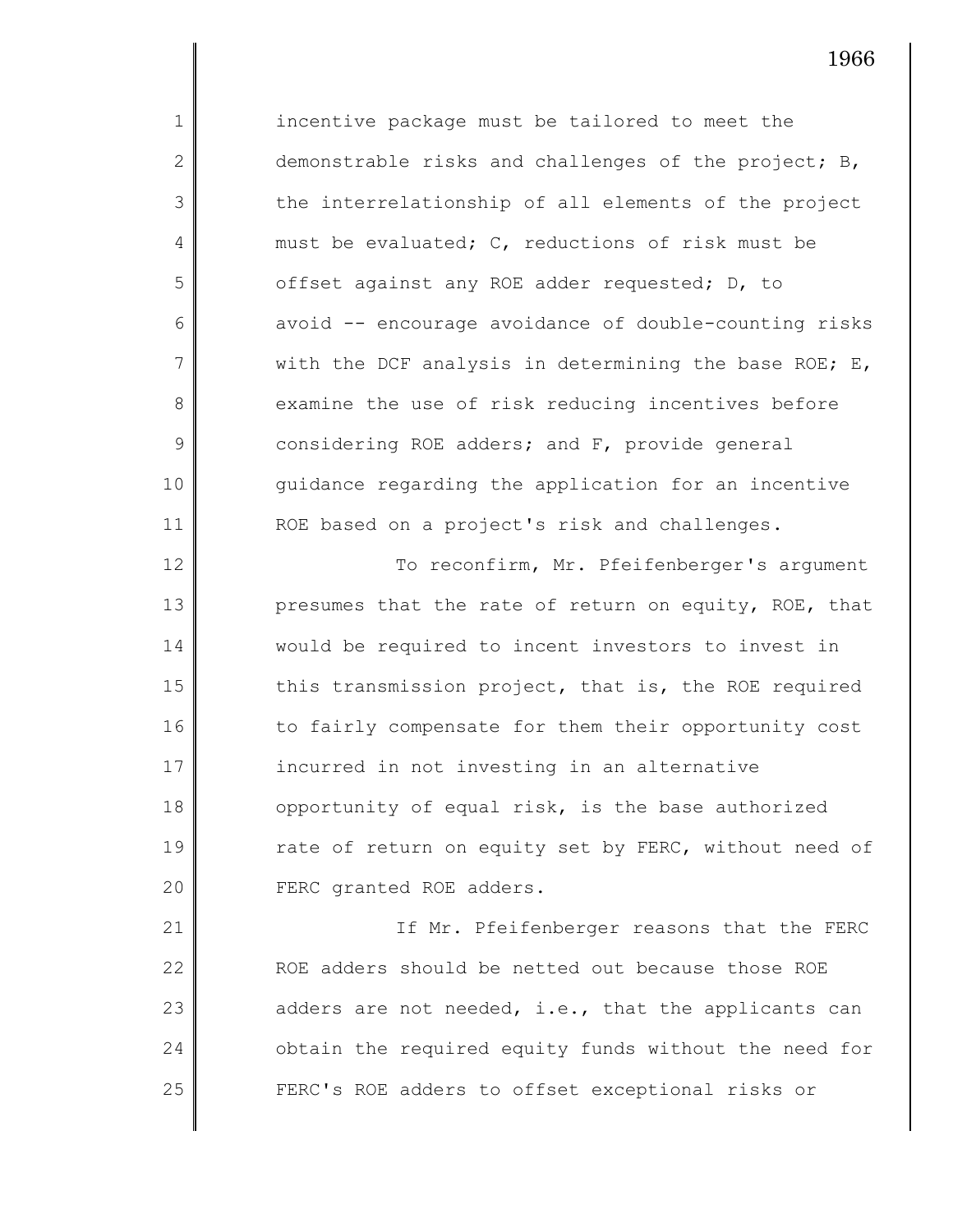| $\mathbf{1}$   | challenges, that would imply that either, A, the       |
|----------------|--------------------------------------------------------|
| $\mathbf{2}$   | applicants have not accurately described the           |
| 3              | exceptional risks and challenges associated with the   |
| 4              | transmission project for which they requested          |
| 5              | investment incentives from FERC; or, B, FERC has       |
| 6              | deviated from the applicable statutes and rules cited  |
| $\overline{7}$ | above in considering and improving investment          |
| 8              | incentives for this project.                           |
| 9              | Does this conclude your testimony?<br>Q                |
| 10             | Yes, it does.<br>Α                                     |
| 11             | MR. JELINSKI: Mr. Bacalao is available                 |
| 12             | for cross-examination.                                 |
| 13             | EXAMINER NEWMARK: Okay. Questions?                     |
| 14             | MR. LOEHR: Yes, Your Honor.                            |
| 15             | CROSS-EXAMINATION                                      |
| 16             | BY MS. LOEHR:                                          |
| 17             | Mr. Bacalao, were you reading from something just<br>Q |
| 18             | now?                                                   |
| 19             | Yes, I was.<br>Α                                       |
| 20             | MS. LOEHR: May I approach?                             |
| 21             | EXAMINER NEWMARK: Yes, sure. Let's go                  |
| 22             | off the record.                                        |
| 23             | (Discussion off the record.)                           |
| 24             | BY MR. LOEHR:                                          |
| 25             | I want to go back to the start of your<br>Q            |
|                |                                                        |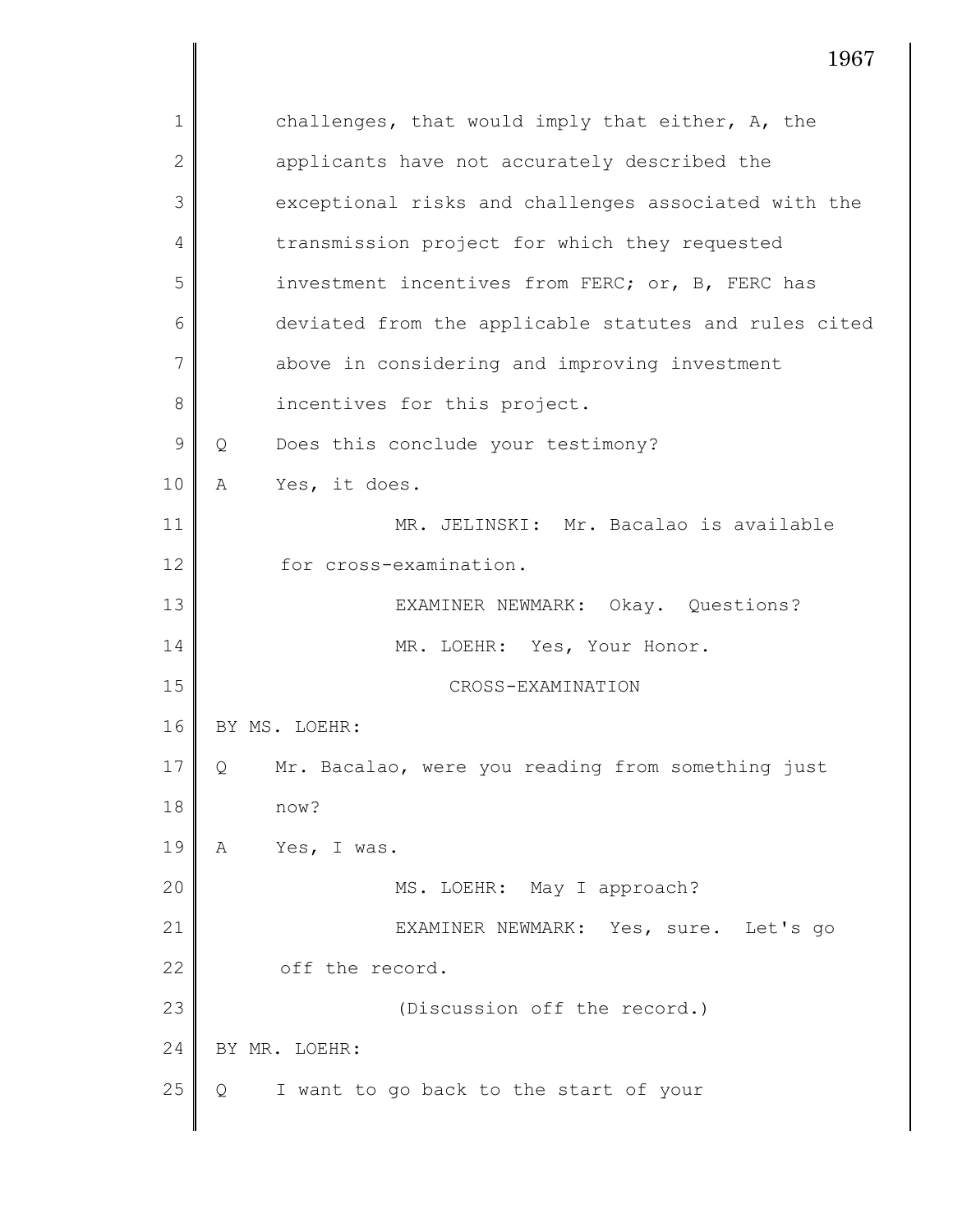|              |   | 1968                                                 |
|--------------|---|------------------------------------------------------|
| 1            |   | sur-sur-surrebuttal. You talked about the 8.41       |
| $\mathbf{2}$ |   | percent discount rate that Commission staff          |
| 3            |   | identified.                                          |
| 4            | Α | Correct.                                             |
| 5            | Q | And you stated that that was not a Commission staff  |
| 6            |   | calculated number.                                   |
| 7            | Α | Correct.                                             |
| 8            | Q | And that it was something that was provided by the   |
| 9            |   | applicants in response to a data request?            |
| 10           | A | Correct.                                             |
| 11           | Q | And was it provided by the applicants in response to |
| 12           |   | a data request asking for an appropriate discount    |
| 13           |   | rate for this proceeding?                            |
| 14           | Α | I believe so. I would have to check the exact        |
| 15           |   | wording in the data request, which is in the record. |
| 16           | Q | And I believe you referenced Mr. Vedvik's testimony  |
| 17           |   | with respect to the reference to the data request?   |
| 18           | А | That is correct. I believe the data request is an    |
| 19           |   | exhibit in that direct testimony.                    |
| 20           | Q | I don't know about that, but I do see a surrebuttal  |
| 21           |   | PSC Vedvik 3, line 10.                               |
| 22           | A | I may have been wrong. I'm not quite sure which of   |
| 23           |   | Mr. Vedvik's testimony it was attached to. But wait  |
| 24           |   | one second. Let me just see something.               |
| 25           |   | In my notes it shows up as direct                    |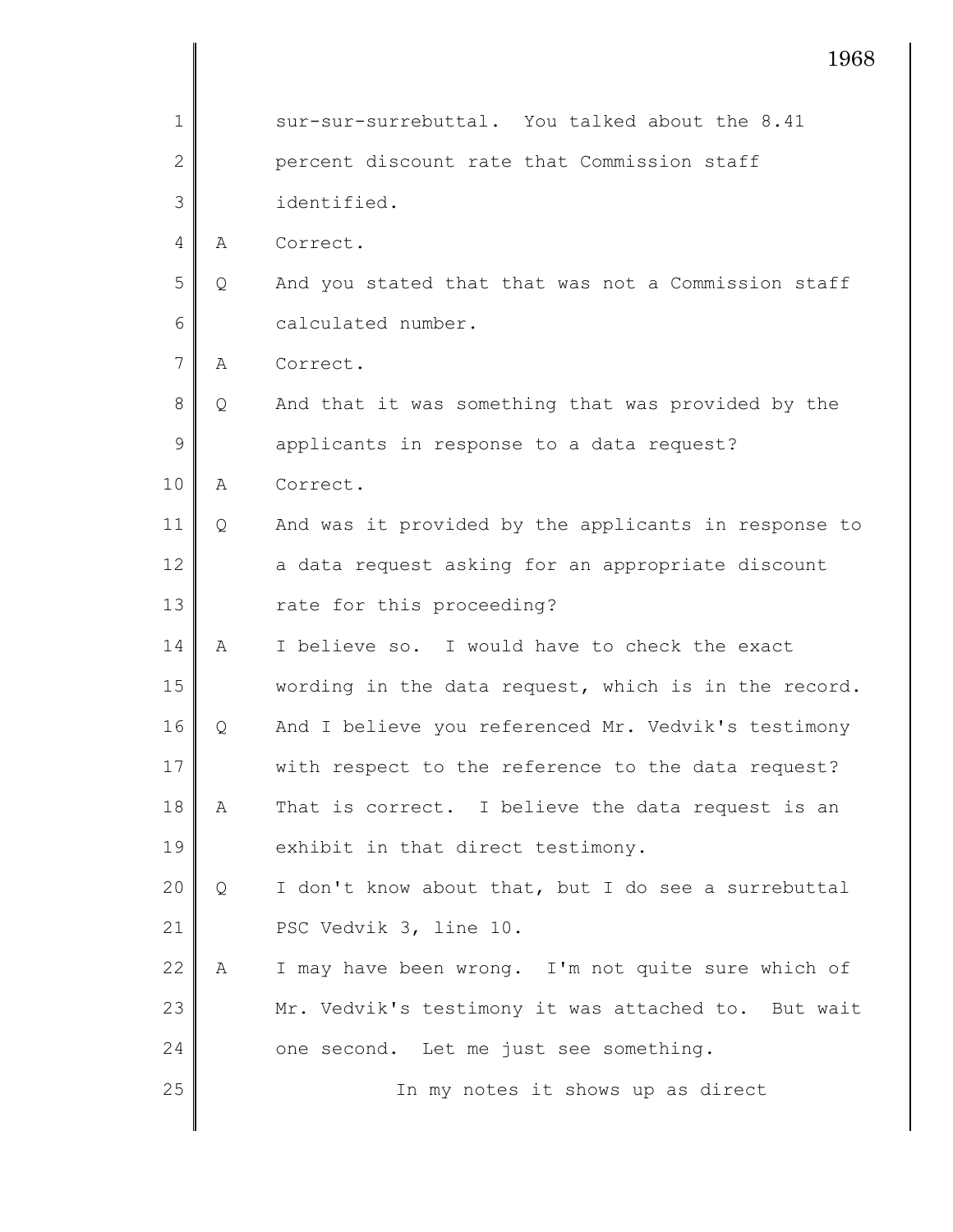|              | 1969                                                       |
|--------------|------------------------------------------------------------|
| 1            | Commission Vedvik page 10, PSC reference number            |
| $\mathbf{2}$ | 365153. In my first testimony, which is a                  |
| 3            | sur-surrebuttal, I have the same reference to direct       |
| 4            | PSC Vedvik pages 6 to 10 and Exhibit PSC Vedvik 2,         |
| 5            | page 2. I don't have the testimony in front of me,         |
| 6            | I'm afraid, so perhaps we can call it up.                  |
| 7            | EXAMINER NEWMARK: Off the record.                          |
| 8            | (Discussion off the record.)                               |
| 9            | EXAMINER NEWMARK: All right. Let's get                     |
| 10           | back on the record.                                        |
| 11           | BY MR. LOEHR:                                              |
| 12           | Okay. Off the record, I think we determined that the<br>Q  |
| 13           | data request that you were referring to when you were      |
| 14           | referring to Mr. Vedvik's testimony was data request       |
| 15           | 1.169?                                                     |
| 16           | Yes.<br>Α                                                  |
| 17           | Okay. And that's the source of staff's use of the<br>Q     |
| 18           | 8.41 percent?                                              |
| 19           | Correct.<br>А                                              |
| 20           | And we've just brought up on the screen PSC reference<br>Q |
| 21           | number 347526, PDF page 8, and it has the request and      |
| 22           | response to data request 1.169?                            |
| 23           | EXAMINER NEWMARK: That's what's on the                     |
| 24           | screen.                                                    |
| 25           | Okay.<br>Α                                                 |
|              |                                                            |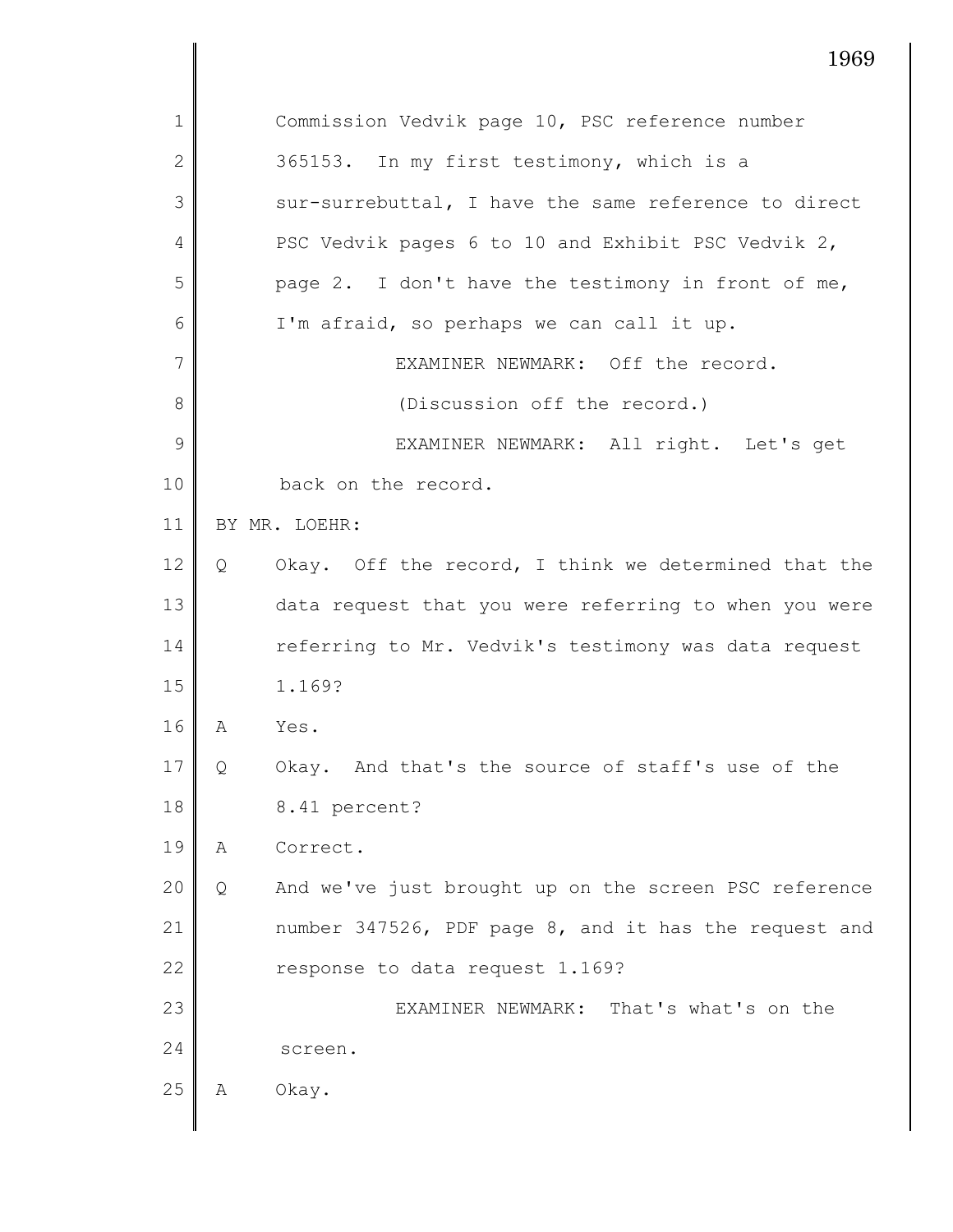1 2 3 4 5 6 7 8 9 10 11 12 13 14 15 16 17 18 19 20 21 22 23 24 25 BY MR. LOEHR: Q And did you read that for a moment? A Yes. Q Is there anything in that request that refers to a discount rate? A No. That is -- the present value -- present value revenue requirements. To get that calculation, you have to use a discount rate, so it's in the spreadsheet that's attached. So the answer to your question is there is no reference to discount rate in the text, but there is by  $-$  necessarily a discount rate that has to be used to calculate a present value. Q And the request is referring just to ATC; is that correct? A That is correct. Yes. Q So it's not taking into account the other two applicants? A Not that reference. But if you go to the text that I cited from Mr. Vedvik's testimony, it refers to all three applicants. And when you go to the spreadsheet, it shows all three applicants. So it may have been a mischaracterization perhaps, beyond my knowledge as to exactly how that was misstated - how that was stated that way. But it says what it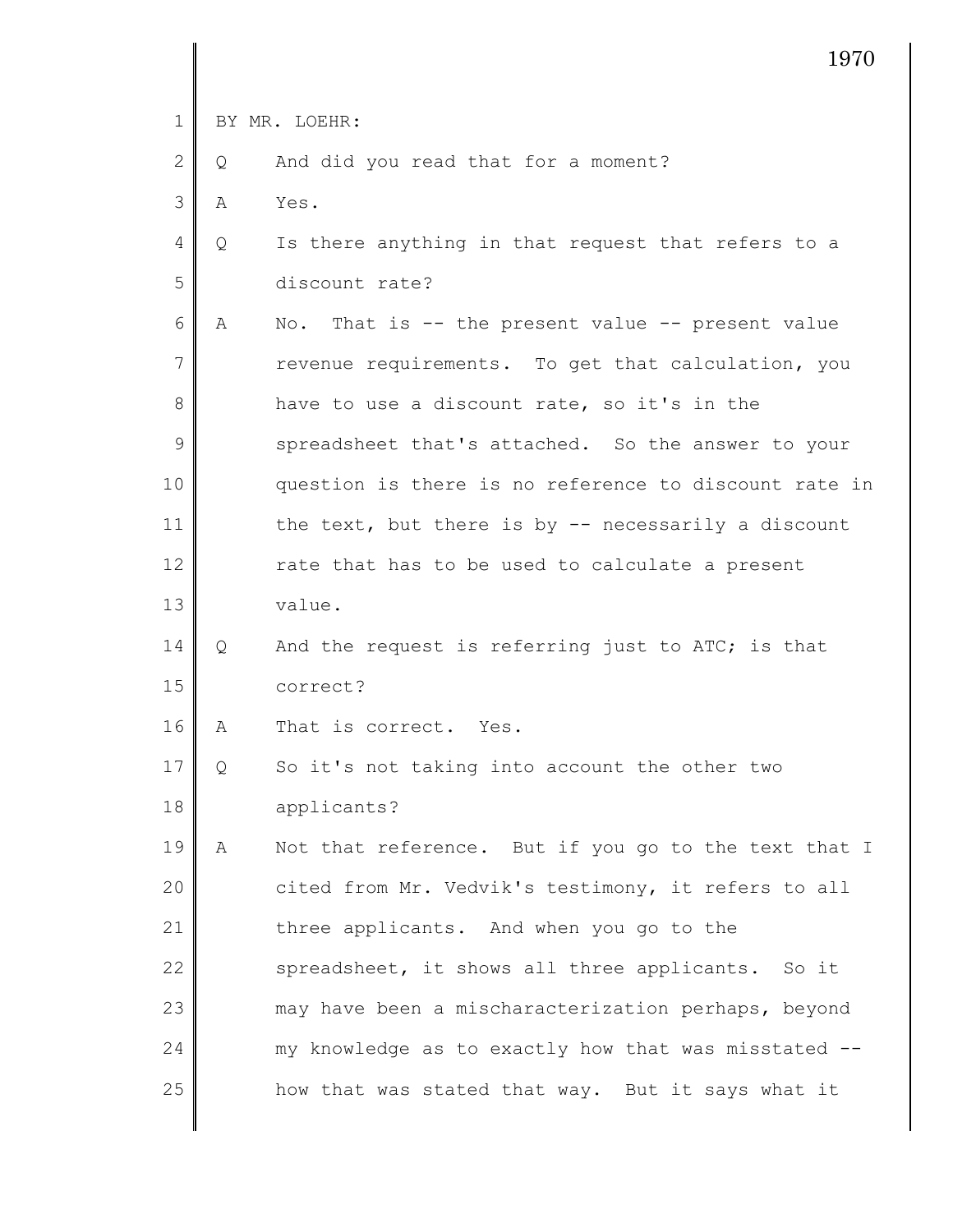says.

1

| $\overline{2}$ | Q | What I'm trying to understand is Commission staff     |
|----------------|---|-------------------------------------------------------|
| 3              |   | indicated -- you indicated that a weighted average    |
| $\overline{4}$ |   | cost of capital is one methodology of determining a   |
| 5              |   | discount rate?                                        |
| 6              | Α | If you are using -- yes, if you're using -- it's one  |
| 7              |   | way to do it. It's the correct way to do it for this  |
| 8              |   | particular calculation.                               |
| 9              | Q | And you did not ask the applicants to determine their |
| 10             |   | weighted average cost of capital that they would use  |
| 11             |   | for a discount rate in this proceeding?               |
| 12             | А | Please remember I'm relying on Mr. Vedvik's data      |
|                |   |                                                       |

13 14 15 request and the response to his data request. So I'm relying on his testimony as to what was asked and what was offered. And I looked at both provided.

16 Q So the answer is no?

17 18 A The answer is no to the question did I ask it? Sorry, what was the question?

19 (Question read by the reporter.)

20 A I did not, no.

21 22 23 24 25 Q And your only knowledge of the source of the 8.41 percent is Mr. Vedvik's testimony on this topic? A That is correct, which would in turn rely on these data requests -- on the data request and response. Q And it's this data request and response that we're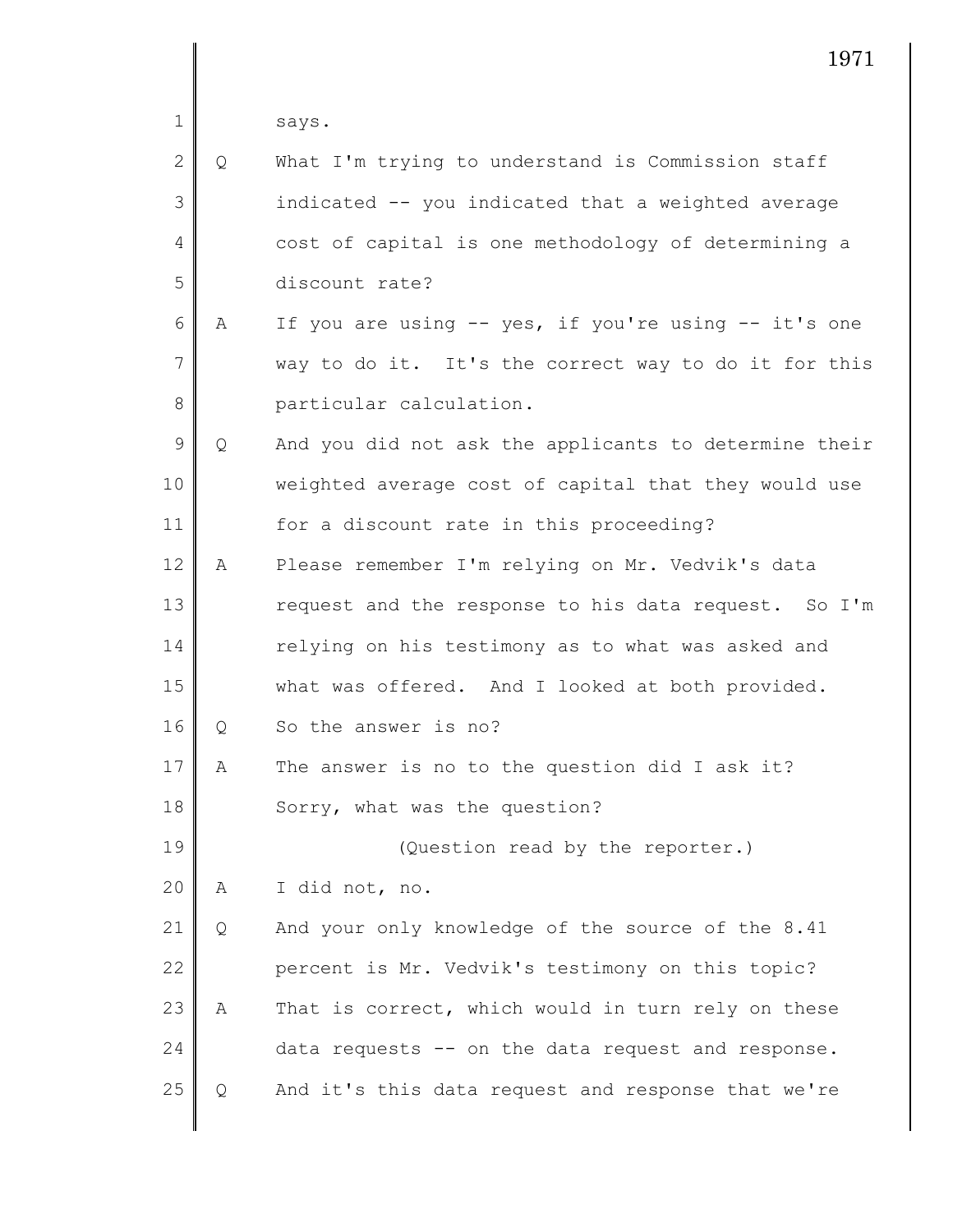|              |   | 1972                                                   |  |
|--------------|---|--------------------------------------------------------|--|
| 1            |   | talking about, 1.169?                                  |  |
| $\mathbf{2}$ | Α | I believe so, yes.                                     |  |
| 3            | Q | And that's the only one?                               |  |
| 4            | Α | As far as I know, yes. I did find the reference in     |  |
| 5            |   | his direct testimony as to what the numbers were and   |  |
| 6            |   | how he obtained them, if you want me to give you that  |  |
| 7            |   | reference, which I relied on.                          |  |
| 8            | Q | And that is direct PSC Vedvik 10?                      |  |
| 9            | Α | This would be direct PSC Vedvik 9 and 10. And I        |  |
| 10           |   | would say on page 8, lines 19 and 20, and on page 10,  |  |
| 11           |   | lines 10 through 18.                                   |  |
| 12           | Q | So you did not conduct any independent calculation     |  |
| 13           |   | using your classical method?                           |  |
| 14           | Α | In -- as you gather from my first testimony, it<br>No. |  |
| 15           |   | describes the scope of what I was asked to do. And     |  |
| 16           |   | it was basically to look at the direct and the         |  |
| 17           |   | rebuttal testimonies provided on this topic and look   |  |
| 18           |   | at the calculation methodology. I was not asked to     |  |
| 19           |   | independently verify all the calculations from         |  |
| 20           |   | scratch.                                               |  |
| 21           | Q | So do you have any reason to dispute                   |  |
| 22           |   | Mr. Pfeifenberger's calculation?                       |  |
| 23           | Α | It seems to be based -- one second, let me just pull   |  |
| 24           |   | his up. It seems to me that his calculations, which    |  |
| 25           |   | appear on his sur-surrebuttal; and it's pages 2 and    |  |
|              |   |                                                        |  |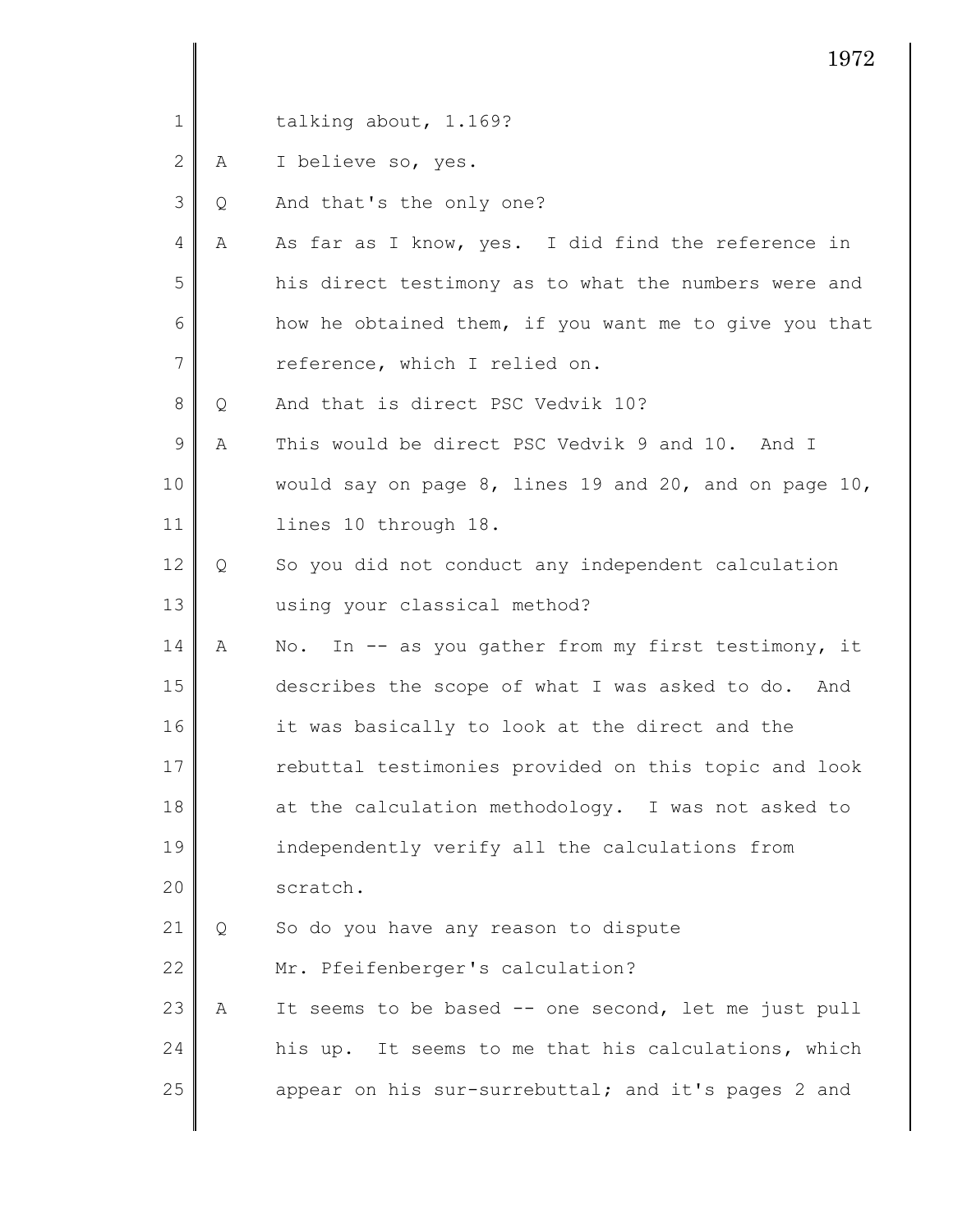1 2 3 4 5 6 7 8 9 10 11 12 13 14 15 16 17 18 19 20 21 22 23 24 25 3, the table is on page 3. It appears to me that he was using the same information except reaching a different number by  $--$  and then there  $--$  I would disagree with some of the methodologies there; but I alluded to those in my first testimony which is sur-surrebuttal. There are several things that I have difficulty with in accepting the methodology there. But leaving that aside, it looks like he is using the same information that was provided to Mr. Vedvik. Q And you indicated in your oral sur-surrebuttal testimony that it is appropriate to consider the aftertax weighted average cost of capital? A That is correct. Assuming always that the borrower qualifies and the borrower has a capacity to use it. Q And you have reason to dispute Mr. Pfeifenberger's calculation of the aftertax portion of the weighted average cost of capital? A Assuming that the other numbers are correct, it appears that he's right. I have no way of verifying that the blended tax rate for ATC, for ITC and for Dairyland are what he says they are. I would have to go and verify that. But assuming for a second that those numbers are correct, the methodology, which are the last three lines of his Table 1, would be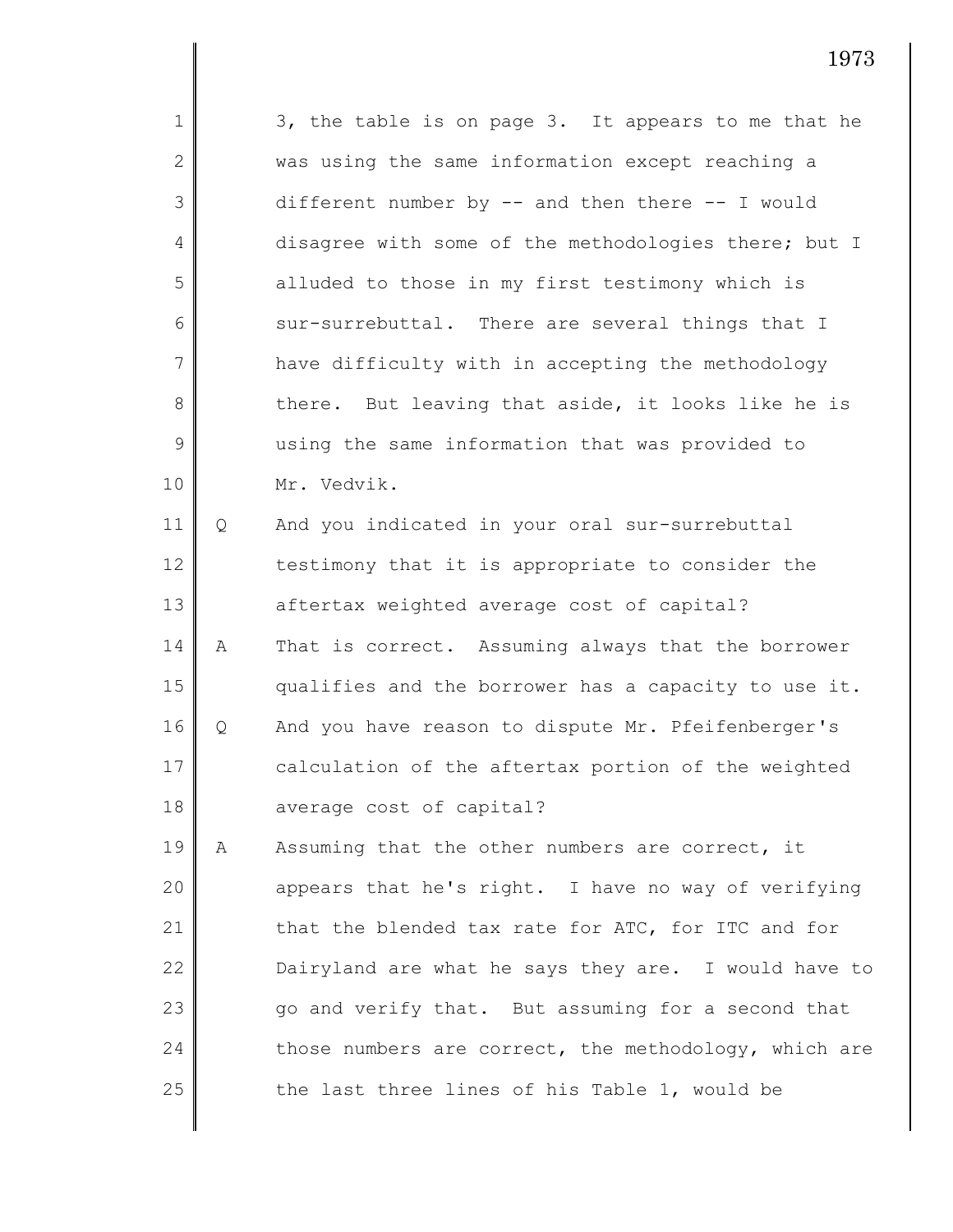correct, yes.

| $\overline{2}$ | Q | And assuming for a second that the 8.41 percent       |
|----------------|---|-------------------------------------------------------|
| 3              |   | calculation did not include the aftertax calculation, |
| 4              |   | that would make the 8.41 percent incorrect; is that   |
| 5              |   | true?                                                 |
| 6              | A | That is correct. I assumed based on my review of the  |
| 7              |   | spreadsheet that it had been factored in. In other    |
| 8              |   | words, the 8.41 was an aftertax WACC. But if it       |
| 9              |   | wasn't, then it would be incorrect.                   |
| 10             |   | MR. LOEHR: That's all I have.                         |
| 11             |   | EXAMINER NEWMARK: All right. Other                    |
| 12             |   | cross?                                                |
| 13             |   | MR. CHASCO: I do have a couple questions.             |
| 14             |   | CROSS-EXAMINATION                                     |
| 15             |   | BY MR. CHASCO:                                        |
| 16             | Q | So with respect to your testimony that -- and correct |
| 17             |   | me if I mischaracterize it, that the ROE adders,      |
| 18             |   | incentive adders that the applicants receive should   |
| 19             |   | be not removed from your version of the discount      |
| 20             |   | With me so far?<br>rate.                              |
| 21             |   | EXAMINER NEWMARK: Off the record.                     |
| 22             |   | (Discussion off the record.)                          |
| 23             | Q | Let me rephrase. So as I understand your testimony,   |
| 24             |   | you would not remove the ROE incentive adders from    |
| 25             |   | the discount rate because they're required in your    |
|                |   |                                                       |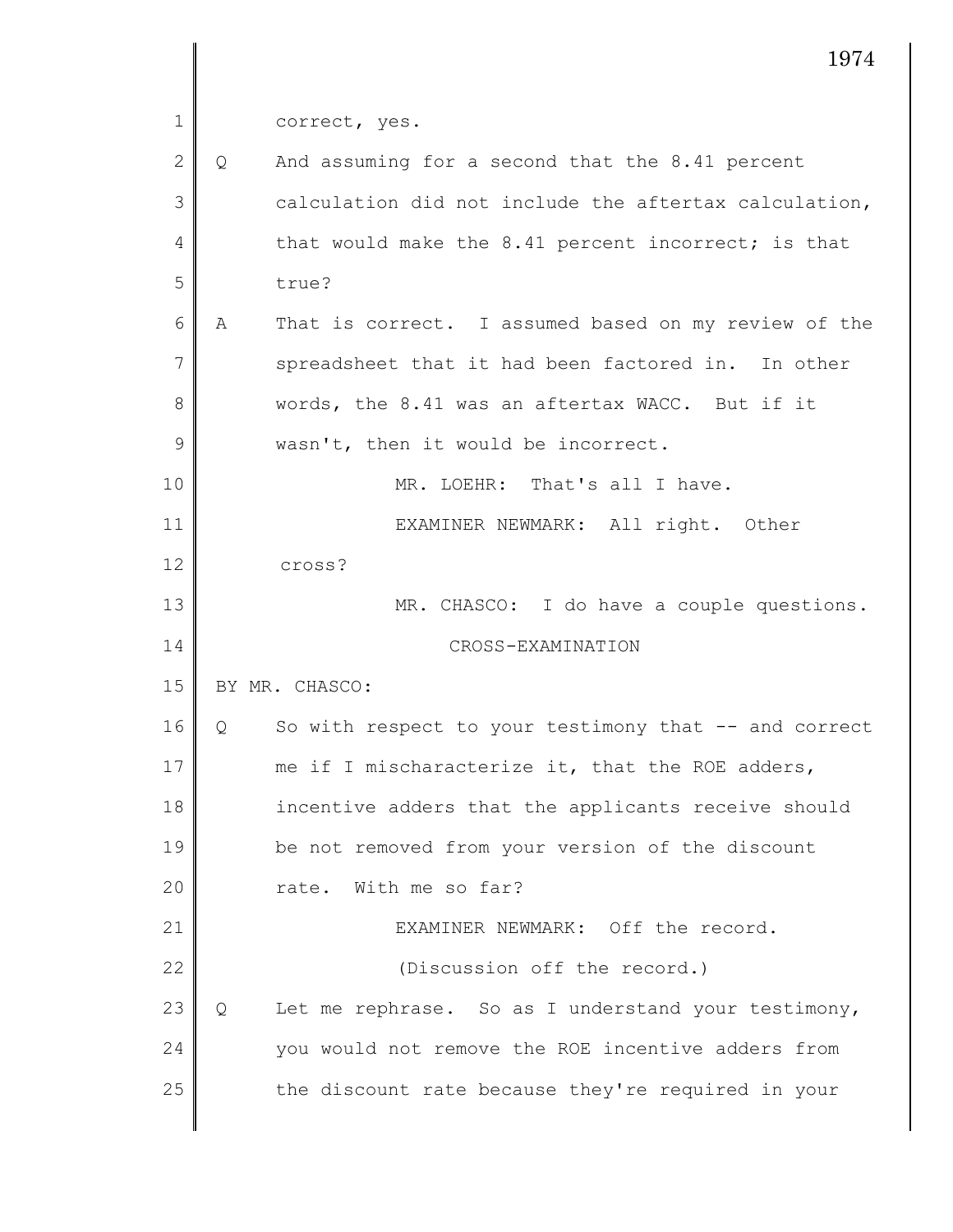| $\mathbf{1}$   |   | view to attract capital. Is that a fair                                |
|----------------|---|------------------------------------------------------------------------|
| $\mathbf 2$    |   | characterization of your testimony?                                    |
| 3              | Α | It would be correct if you assume that the ROE adder                   |
| 4              |   | that was requested and granted is needed to attract                    |
| 5              |   | the capital. If, on the other hand, the applicants                     |
| 6              |   | assume that it's not needed to attract the capital,                    |
| $\overline{7}$ |   | then it shouldn't be added. In other words, the                        |
| 8              |   | discount rate, the ROE that should be used in the                      |
| $\mathcal{G}$  |   | discount rate is the real marginal cost of equity,                     |
| 10             |   | what it would cost to raise that equity when you need                  |
| 11             |   | it. And if that ROE adder is reflective of what the                    |
| 12             |   | real cost of equity is, then it should be included.                    |
| 13             |   | If it is not accurately reflecting it, then it should                  |
| 14             |   | not be included.                                                       |
| 15             | Q | If an incentive -- I think you already said this.                      |
| 16             |   | But if I understood you correctly, if an incentive is                  |
| 17             |   | not for the purpose of attracting capital, you would                   |
| 18             |   | agree then that it should be removed from your                         |
| 19             |   | calculation of the discount rate?                                      |
| 20             | Α | I don't think that would be a correct summary of<br>$\mathbb N\circ$ . |
| 21             |   | what I said. If you would allow me to repeat briefly                   |
| 22             |   | what I said. The rules as they were stated or $--$                     |
| 23             |   | stated by FERC were that you begin by bringing an                      |
| 24             |   | application in where you have reduced the risk as                      |
| 25             |   | much as you can. If there are still risks that                         |
|                |   |                                                                        |

∥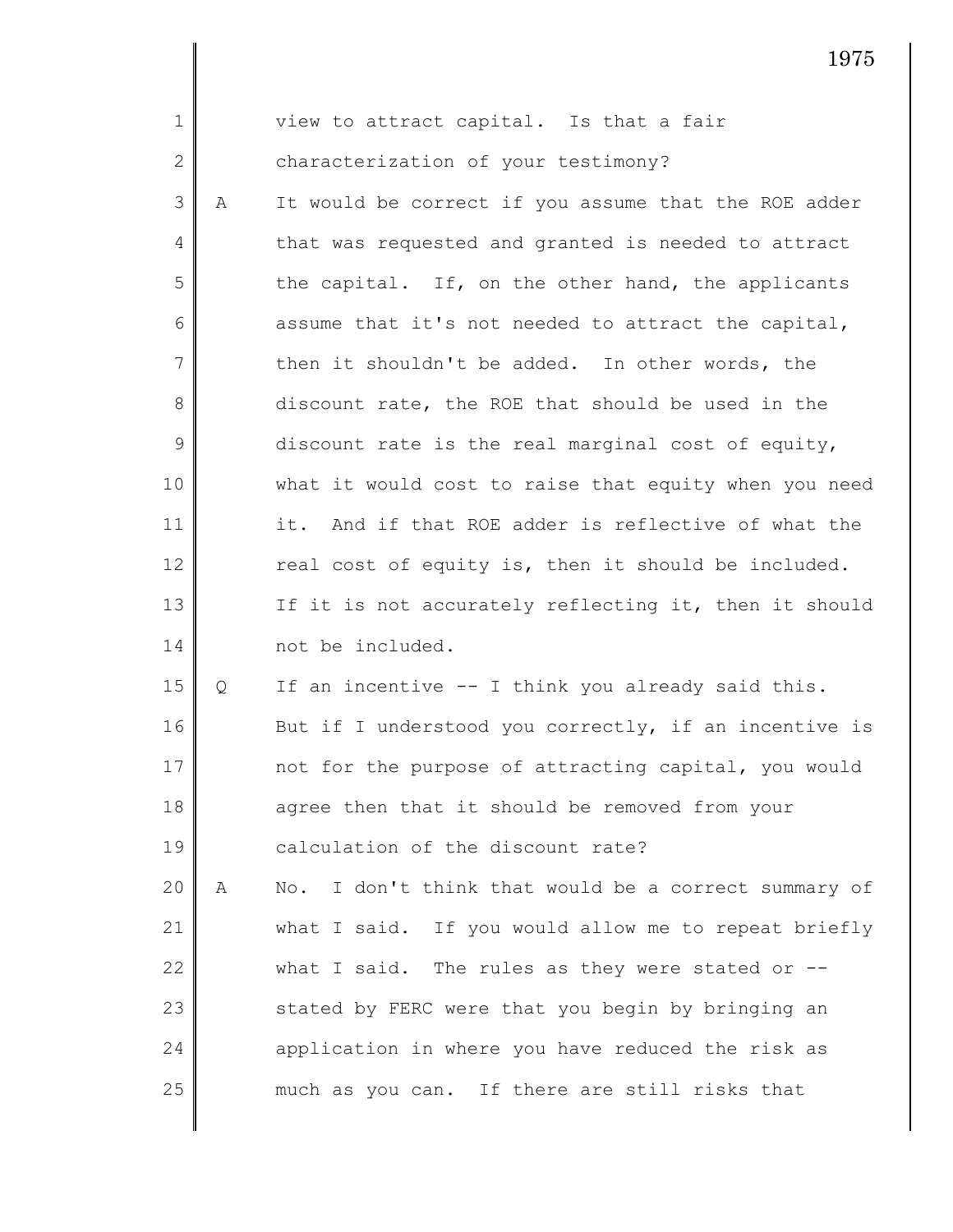| $\mathbf{1}$ |   | cannot be reduced and it's possible for FERC to offer |
|--------------|---|-------------------------------------------------------|
| $\mathbf{2}$ |   | you risk mitigating incentives, then you do that. If  |
| 3            |   | you still have risks that you cannot mitigate, then   |
| 4            |   | you look at ROE adders as a way of compensating it.   |
| 5            |   | So if you remember that the cost of equity            |
| 6            |   | reflects the risk of the project and the investor is  |
| 7            |   | aware of all of these various risks, then if the job  |
| 8            |   | has been well done, that is to say the calculations   |
| 9            |   | are done, then, yes, you would actually include the   |
| 10           |   | ROE adders as well as the other benefits.             |
| 11           | Q | All right. Let me come at it from a different angle.  |
| 12           |   | Are you aware that one of the adders that at least    |
| 13           |   | Dairyland receives is for the purpose of encouraging  |
| 14           |   | RTO membership?                                       |
| 15           | Α | Yes, I'm aware of that.                               |
| 16           | Q | And that has no impact on your analysis of whether    |
| 17           |   | that should be included in the discount rate?         |
| 18           | Α | To answer that question, I would have to be looking   |
| 19           |   | at this from the perspective of the person raising    |
| 20           |   | funds for Dairyland. And the short answer would be    |
| 21           |   | if you were -- if Dairyland's investors, which I      |
| 22           |   | realize are cooperatives, required membership and     |
| 23           |   | absent that would require a penalty of 50 basis       |
| 24           |   | points, then yes, you would have to add it in.        |
| 25           | Q | Even if that has nothing to do with this particular   |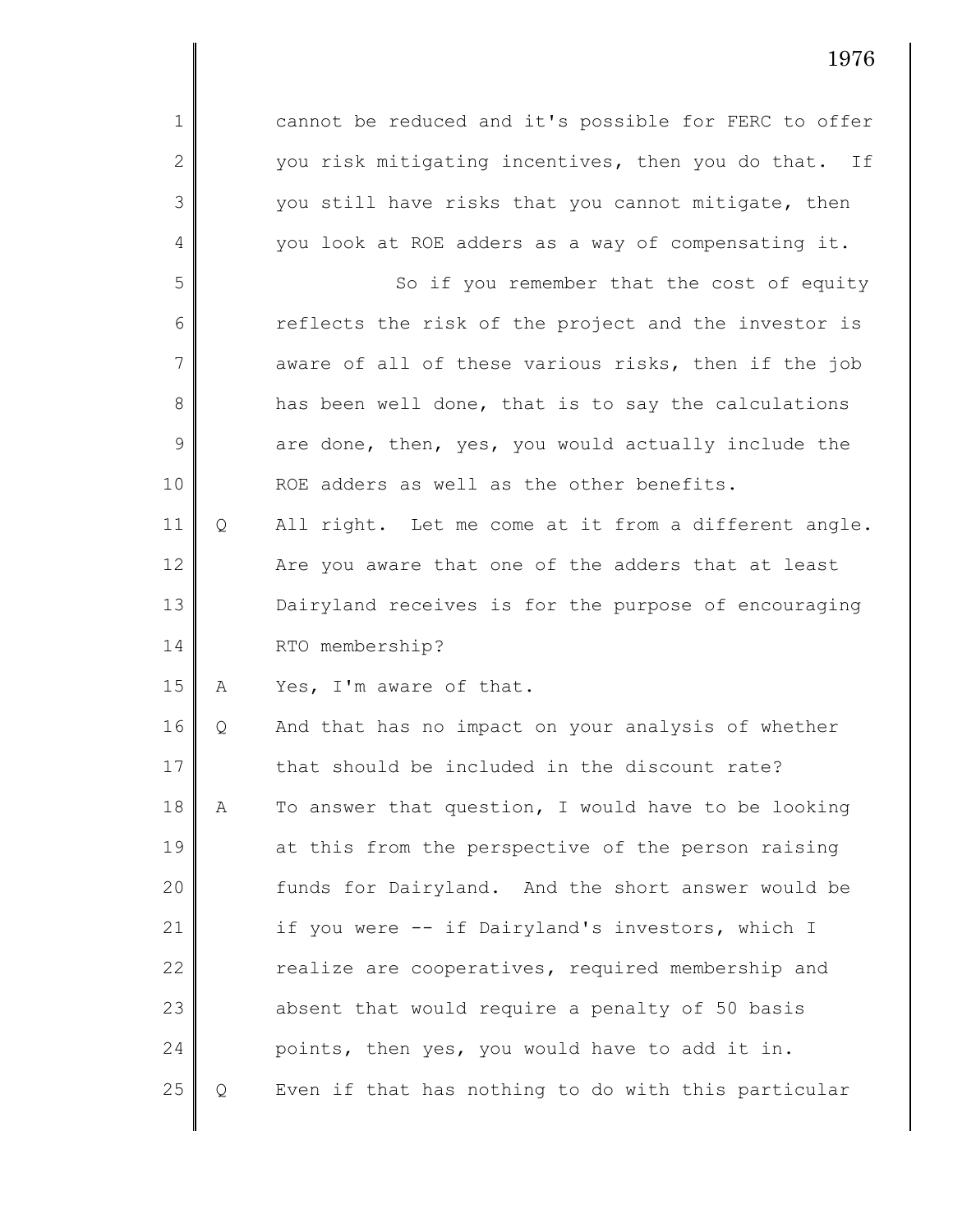|              |   | 1977                                                  |
|--------------|---|-------------------------------------------------------|
| $\mathbf 1$  |   | project?                                              |
| $\mathbf{2}$ | Α | Well, no. That's part of the project risk.            |
| 3            | Q | MISO membership or not belonging to MISO is related   |
| 4            |   | to this particular project?                           |
| 5            | Α | That is correct.                                      |
| 6            | Q | For the purpose of calculating the discount rate?     |
| 7            | Α | It would be part of the risk profile. If you were     |
| $\,8\,$      |   | not a member of MISO, that would be a different risk  |
| 9            |   | profile than if you were.                             |
| 10           | Q | Would it change your opinion at all if an entity such |
| 11           |   | as Dairyland decided to participate in Badger Coulee, |
| 12           |   | for example, without receiving the MISO membership    |
| 13           |   | equity adder, ROE adder? If my question makes sense.  |
| 14           | Α | Remind me, what's the timing difference between       |
| 15           |   | Badger Coulee and this one? A year, two years?        |
| 16           | Q | A couple years.                                       |
| 17           | Α | Couple years. The reason I ask that question is       |
| 18           |   | because the markets are ever revolving, obviously.    |
| 19           |   | With Dairyland, the problem is that you don't have    |
| 20           |   | publicly traded securities; so it's a lot more        |
| 21           |   | difficult to actually measure that accurately.        |
| 22           | Q | Maybe I'll ask a different question. Do you think     |
| 23           |   | the discount rate should be different for the         |
| 24           |   | different applicants? Is a dollar value to            |
| 25           |   | Dairyland's members today different than a dollar to  |
|              |   |                                                       |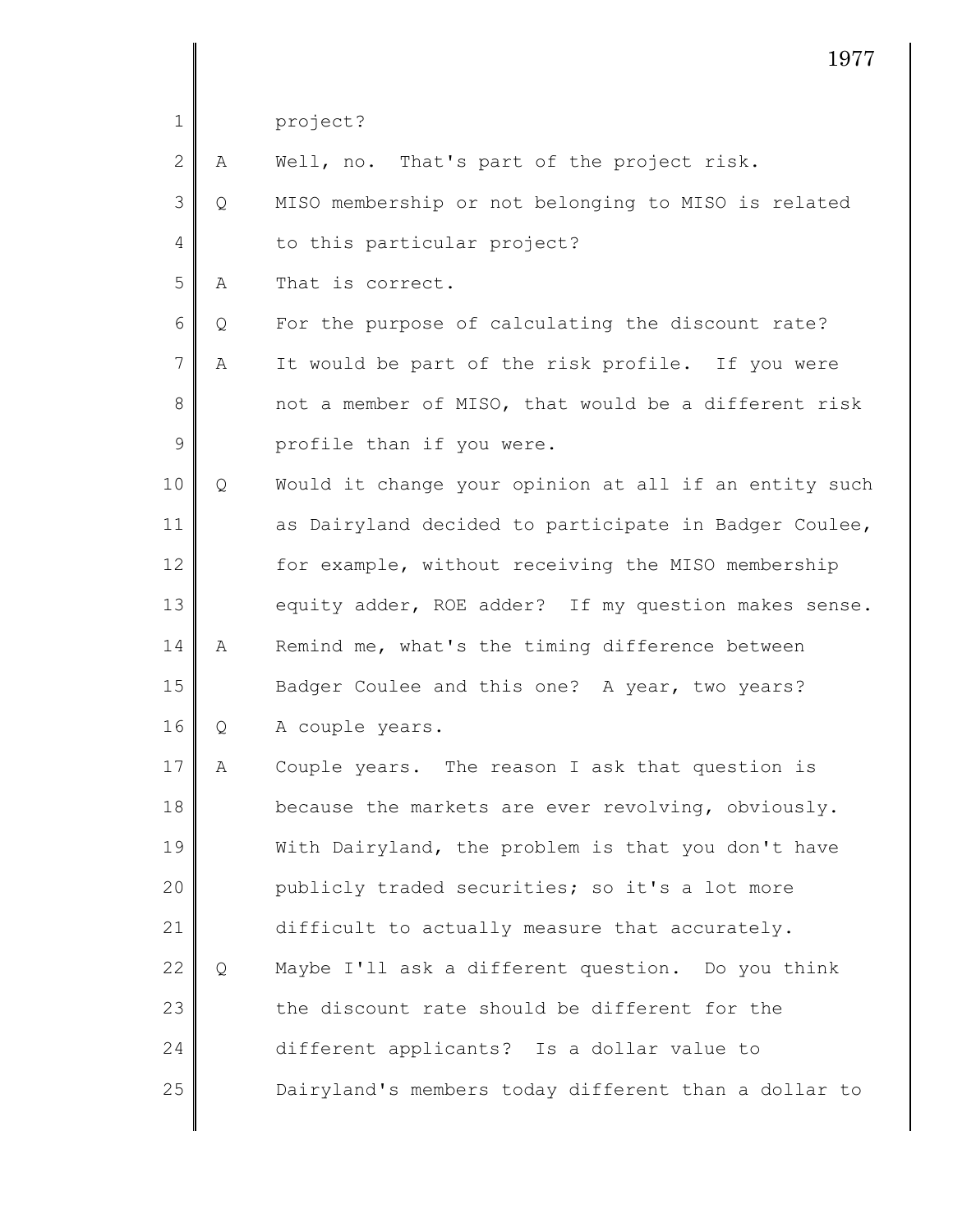$\parallel$ 

ITC's customers?

| $\overline{2}$ | Α | The short answer is that the required rate of         |
|----------------|---|-------------------------------------------------------|
| 3              |   | return -- the required rate of return for the same    |
| 4              |   | project should be about the same for all three        |
| 5              |   | participants. Well, what becomes different is the     |
| 6              |   | cost of actual funding this. And that might make it   |
| 7              |   | a little more attractive for one of the investors     |
| 8              |   | than it would be for another of the investors.<br>But |
| 9              |   | the actual required return should be about the same   |
| 10             |   | for all three if all three are taking the same type   |
| 11             |   | of risk in undertaking the project.                   |
| 12             |   | MR. CHASCO: Okay. I think that's all I                |
| 13             |   | have. Thank you.                                      |
| 14             |   | EXAMINER NEWMARK: Okay. Cross?                        |
| 15             |   | Ms. Overland.                                         |
| 16             |   | CROSS-EXAMINATION                                     |
| 17             |   | BY MS. OVERLAND:                                      |
| 18             | Q | Good afternoon. Carol Overland on behalf of Jewell    |
| 19             |   | Jinkins intervenors.                                  |
| 20             | Α | Good afternoon.                                       |
| 21             | Q | In your sur-surr, the verbal testimony before you     |
| 22             |   | started the cross, you referred to the incentive      |
| 23             |   | adders in the FERC policy statement. And would you    |
| 24             |   | agree that the policy statement you were referring    |
| 25             |   | to, that would be MISO Exhibit 6?                     |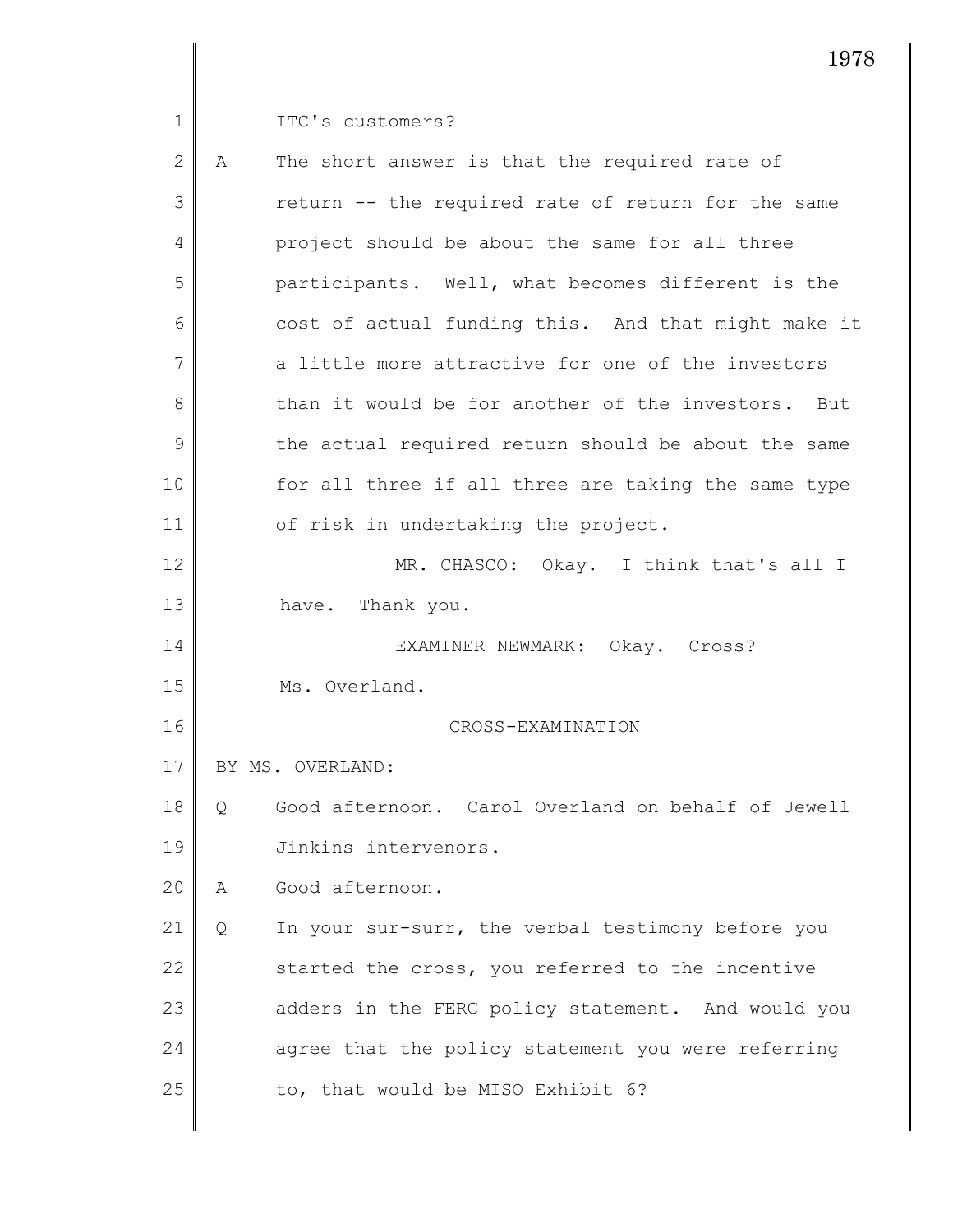|              |   | 1979                                                  |
|--------------|---|-------------------------------------------------------|
| $\mathbf{1}$ | Α | Let me just ask you. You're talking about my          |
| $\mathbf{2}$ |   | sur-sur-surrebuttal that I read today?                |
| 3            | Q | It would be your verbal testimony.                    |
| 4            | Α | And then the question again is $-$ ?                  |
| 5            | Q | When you're referring to a FERC policy statement, and |
| 6            |   | I believe that's MISO Exhibit 6 and I'd like that     |
| 7            |   | verified.                                             |
| 8            |   | EXAMINER NEWMARK: Let's go off the                    |
| 9            |   | record.                                               |
| 10           |   | (Discussion off the record.)                          |
| 11           |   | EXAMINER NEWMARK: On the record.                      |
| 12           |   | BY MS. OVERLAND:                                      |
| 13           | Q | Okay. What I'm looking for is verification if this    |
| 14           |   | is -- if that on the screen, which is the Wellinghoff |
| 15           |   | Exhibit 6, if that would be the same FERC policy      |
| 16           |   | statement you were referring to earlier, regarding    |
| 17           |   | Order 679?                                            |
| 18           | A | Yes, it is. It's FERC docket number RN1126000         |
| 19           |   | May 11, 2011, is what my notes indicate. I think      |
| 20           |   | that's right. That's the same one.                    |
| 21           | Q | Okay. Thank you. And then there were -- the FERC      |
| 22           |   | orders introduced by Jewell Jinkins intervenors,      |
| 23           |   | Exhibits 6 and 7, which were orders granting          |
| 24           |   | abandoned plant incentive, and I want to clarify,     |
| 25           |   | would those be then the type of incentive adders      |
|              |   |                                                       |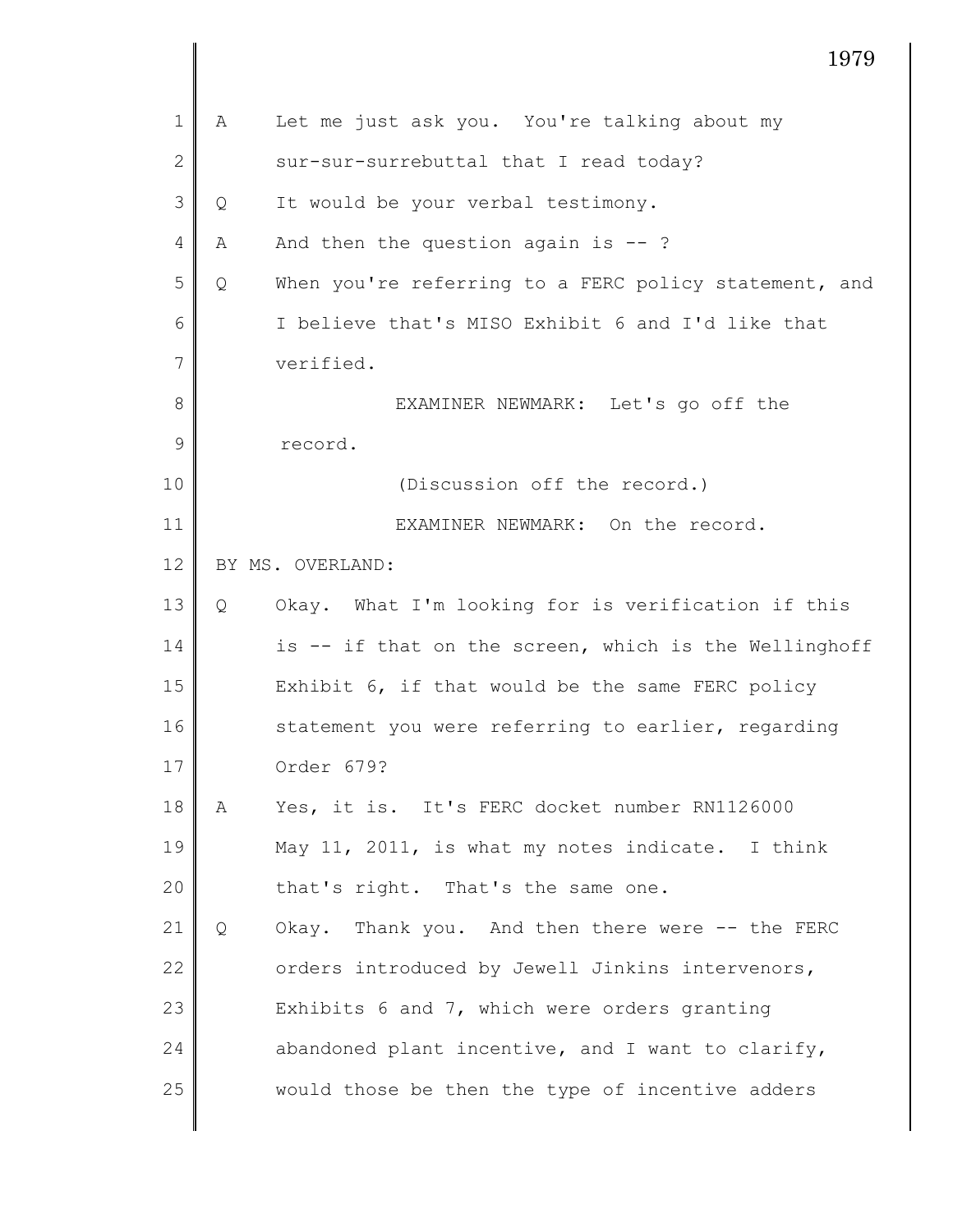|  |  | you're referring to? |  |
|--|--|----------------------|--|
|--|--|----------------------|--|

| $\overline{2}$ | A | Those would fall into the category of the first one  |
|----------------|---|------------------------------------------------------|
| 3              |   | that I said about risk mitigation. And there are     |
| 4              |   | several types that are available; and depending on   |
| 5              |   | the application and the specific project, you would  |
| 6              |   | have, for example, full recovery or partial recovery |
| 7              |   | of an abandonment or if you have CWIP, 100 percent   |
| 8              |   | CWIP as opposed to AFUDC.                            |
| 9              | Q | And CWIP means $--$ ?                                |
|                |   |                                                      |

10 11 A That's construction -- sorry, let me think a second. Cost --

12 Q Would it be construction work in progress?

13 14 15 16 A Thank you. Construction work in progress. It's been several years since I've had to use that term. And the other one is allowance for funds under construction.

17 18 19 20 21 22 23 24 25 So there are different forms of incentives for risk reduction that are intended to protect projects that have exceptional risk or perhaps a sponsor that has a bigger challenge because they've just been created and don't have a credit record, things like that. So on a case-by-case basis, by design, by the rules, FERC would look at these things and so would the applicants and they would work their way through what risk mitigations might be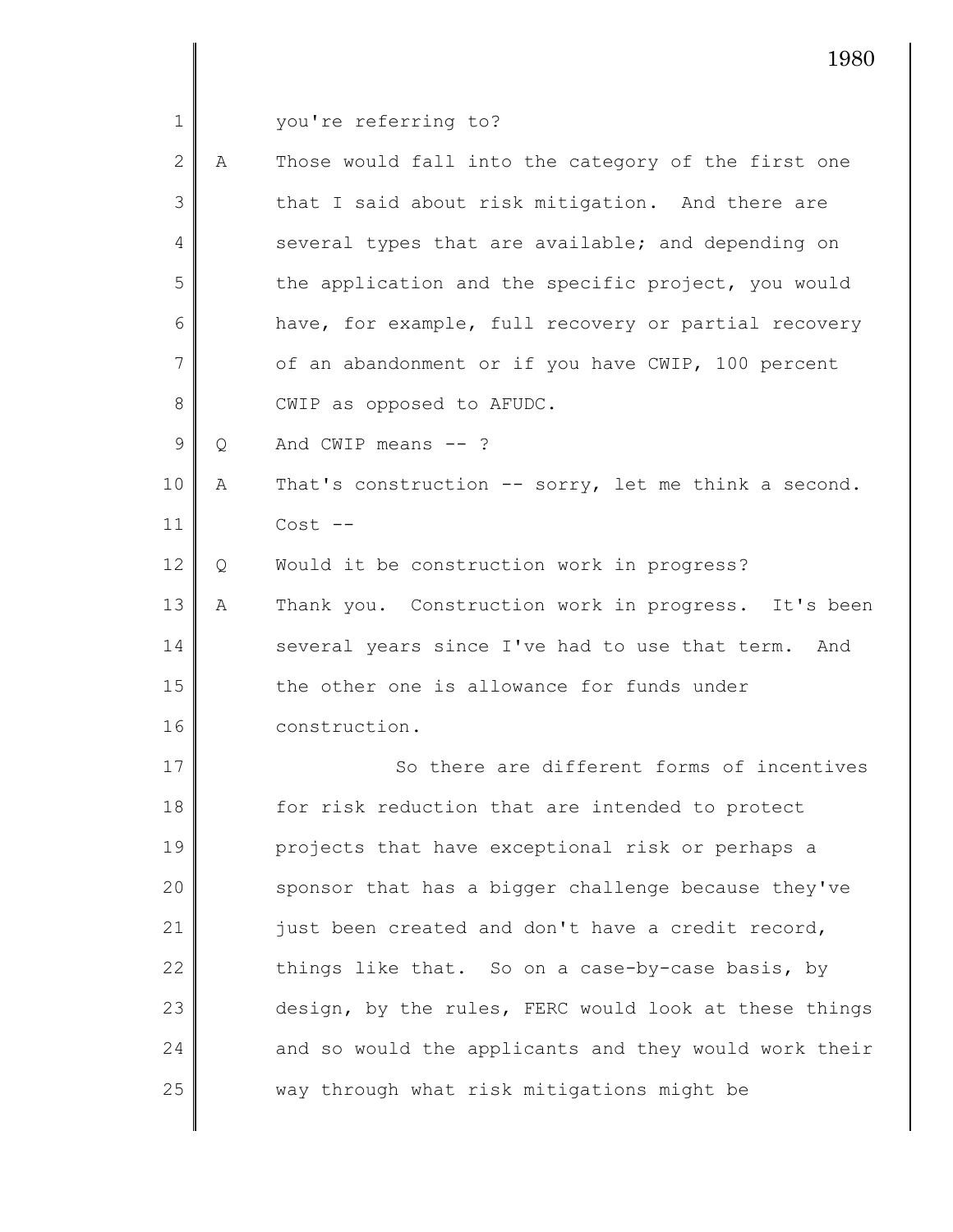1 2 3 4 5 6 7 8 9 10 11 12 13 14 15 16 17 18 19 20 21 22 23 24 25 1981 appropriate. And then according to the rules, you then look at ROE adders, if that helps you understand it. Q Okay. So then what that means, does that mean then that according to FERC, this project is sufficiently risky then to acquire this adder? A You would have to ask that question of the applicants. I am not aware of the answer to that question. Q Okay. Looking at your surrebuttal, which would have been your first filing, on page 2, you state that the purpose of your testimony is to assist the Commission in evaluating the accuracy and relevance of the respective present value calculations. So regarding accuracy, could you look at direct applicants Degenhardt 6. A I... Q Degenhardt 6, that would be ERF 358849. It'll be up shortly. EXAMINER NEWMARK: Off the record. (Discussion off the record.) BY MS. OVERLAND: Q If you could focus on, for example, line 13 where the 13.42 percent which represents the share of Schedule 26A charges, when you were talking about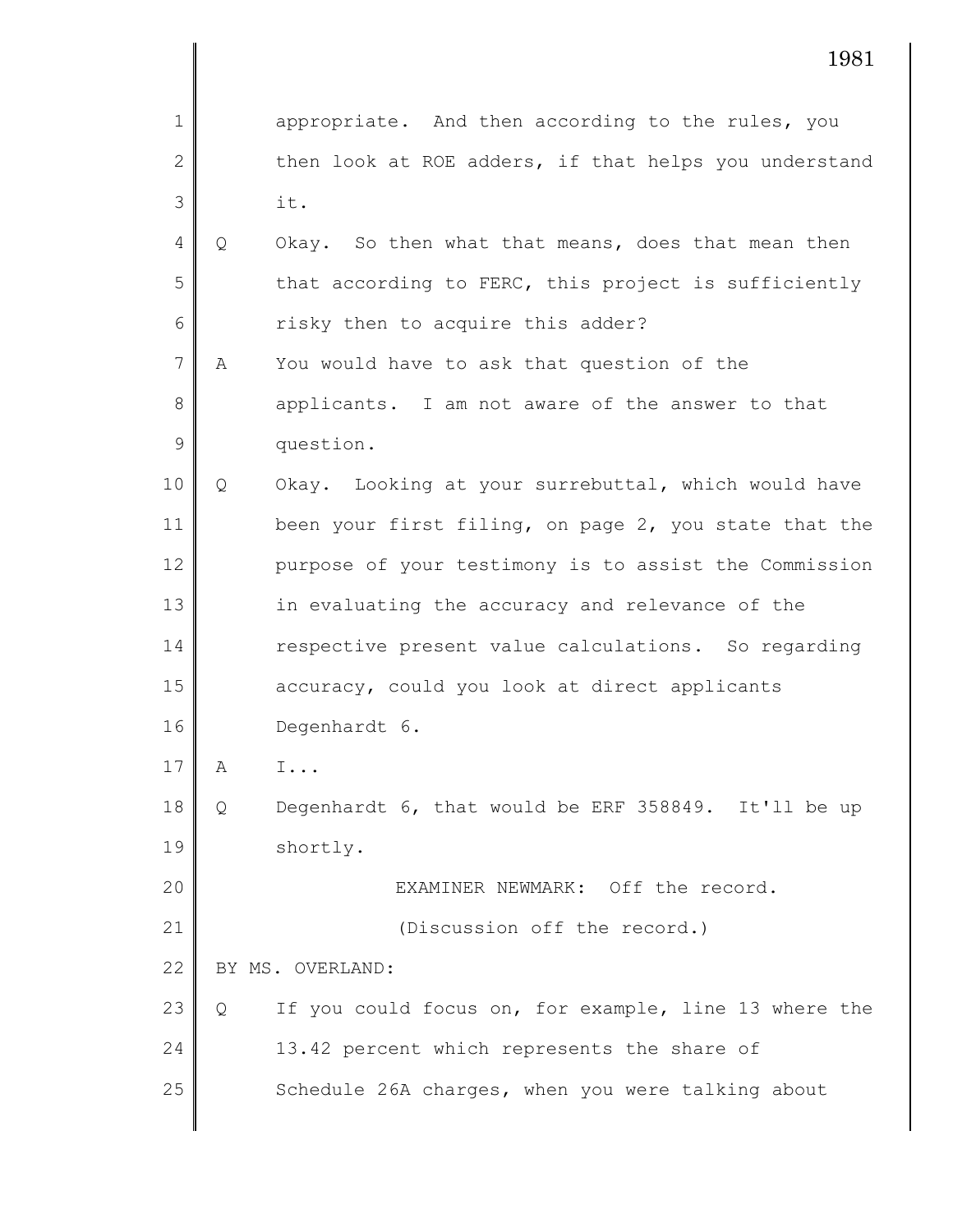|                |   | 1982                                                                         |
|----------------|---|------------------------------------------------------------------------------|
| 1              |   | accuracy and the purpose of your testimony, did you                          |
| $\mathbf{2}$   |   | verify, for example, the input of 13.42 percent from                         |
| 3              |   | Schedule 26A?                                                                |
| 4              | Α | No. That was outside the scope of what I was asked                           |
| 5              |   | to do.                                                                       |
| 6              | Q | Okay. So, and that would then apply to the 10.6                              |
| $\overline{7}$ |   | percent following on line 20, none of these, you did                         |
| 8              |   | not verify any of these?                                                     |
| 9              | A | I had to concentrate on whether one discount<br>$\mathop{\rm No}\nolimits$ . |
| 10             |   | rate or a different discount rate was the right one                          |
| 11             |   | to use and why.                                                              |
| 12             | Q | Okay. Clear. Now, in your testimony, the written                             |
| 13             |   | testimony, page 4, you discuss the distinction                               |
| 14             |   | between an approach from the customers' perspective                          |
| 15             |   | and an approach from the perspective of its owners.                          |
| 16             |   | Is there an approach in the record from the ratepayer                        |
| 17             |   | perspective?                                                                 |
| 18             | A | As I understood the applicants' argument, they were                          |
| 19             |   | trying to calculate the present value of the revenue                         |
| 20             |   | requirement, which is what's the impact on the                               |
| 21             |   | customer expressed in present value terms. So if you                         |
| 22             |   | look at the debt benefits and you calculate it over                          |
| 23             |   | the years and you bring it back, what is that number?                        |
| 24             |   | And the argument here is which is a correct discount                         |
| 25             |   | rate to use. So the answer to your question is I                             |

 $\mathsf{l}$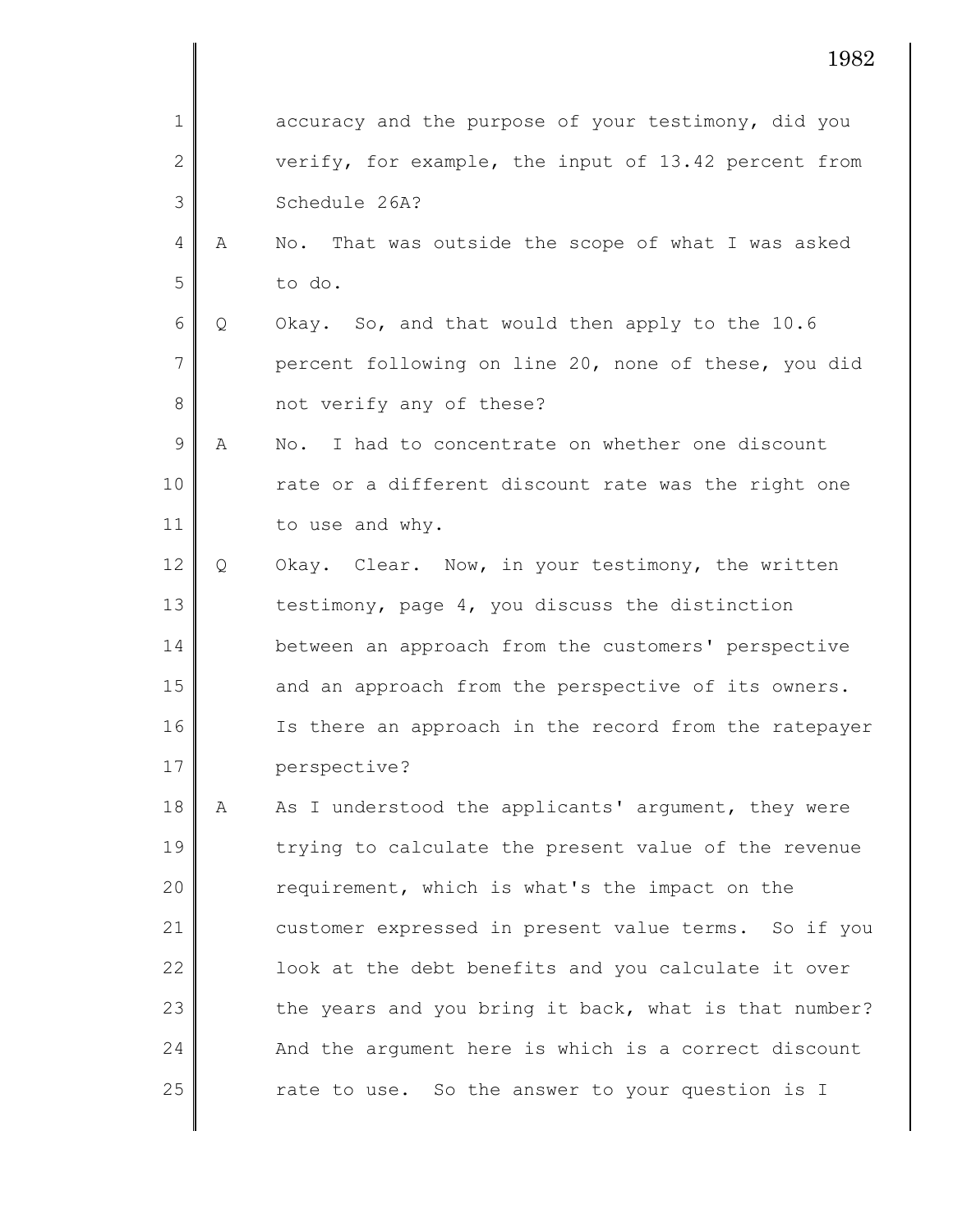| $\mathbf 1$    |   | believe the applicants did look at it from the          |
|----------------|---|---------------------------------------------------------|
| 2              |   | customers' perspective from that respect.               |
| 3              | Q | But are you clear that -- thus -- as I understand it,   |
| $\overline{4}$ |   | thus far in this proceeding the customer is distinct    |
| 5              |   | from the ratepayer, that the customers are like the     |
| 6              |   | transmission service customers? And what I'm            |
| $\overline{7}$ |   | wondering is did the ratepayers come into this          |
| 8              |   | calculation anywhere?                                   |
| $\mathsf 9$    | Α | I don't know how to answer that question because I      |
| 10             |   | did not examine the testimony from the perspective of   |
| 11             |   | differentiating between the first line of buyers of     |
| 12             |   | the transmission service and the ultimate buyers of     |
| 13             |   | the transmission service. So, I'm sorry, I can't        |
| 14             |   | answer your question from that point of view. If I      |
| 15             |   | understood your question. Did I?                        |
| 16             | Q | I think so.                                             |
| 17             | Α | Okay. Then the answer is, no, I didn't look into it.    |
| 18             | Q | I believe so. Now, in this written surrebuttal, you     |
| 19             |   | list several points about material shortcomings.<br>How |
| 20             |   | material is material when we're looking at a record     |
| 21             |   | going to the Commission?                                |
| 22             | Α | Could you point me to which of the references you're    |
| 23             |   | talking to in that testimony, what page and which       |
| 24             |   | line.                                                   |
| 25             | Q | Sure. Starting on page 5 and beginning on 18. This      |
|                |   |                                                         |

I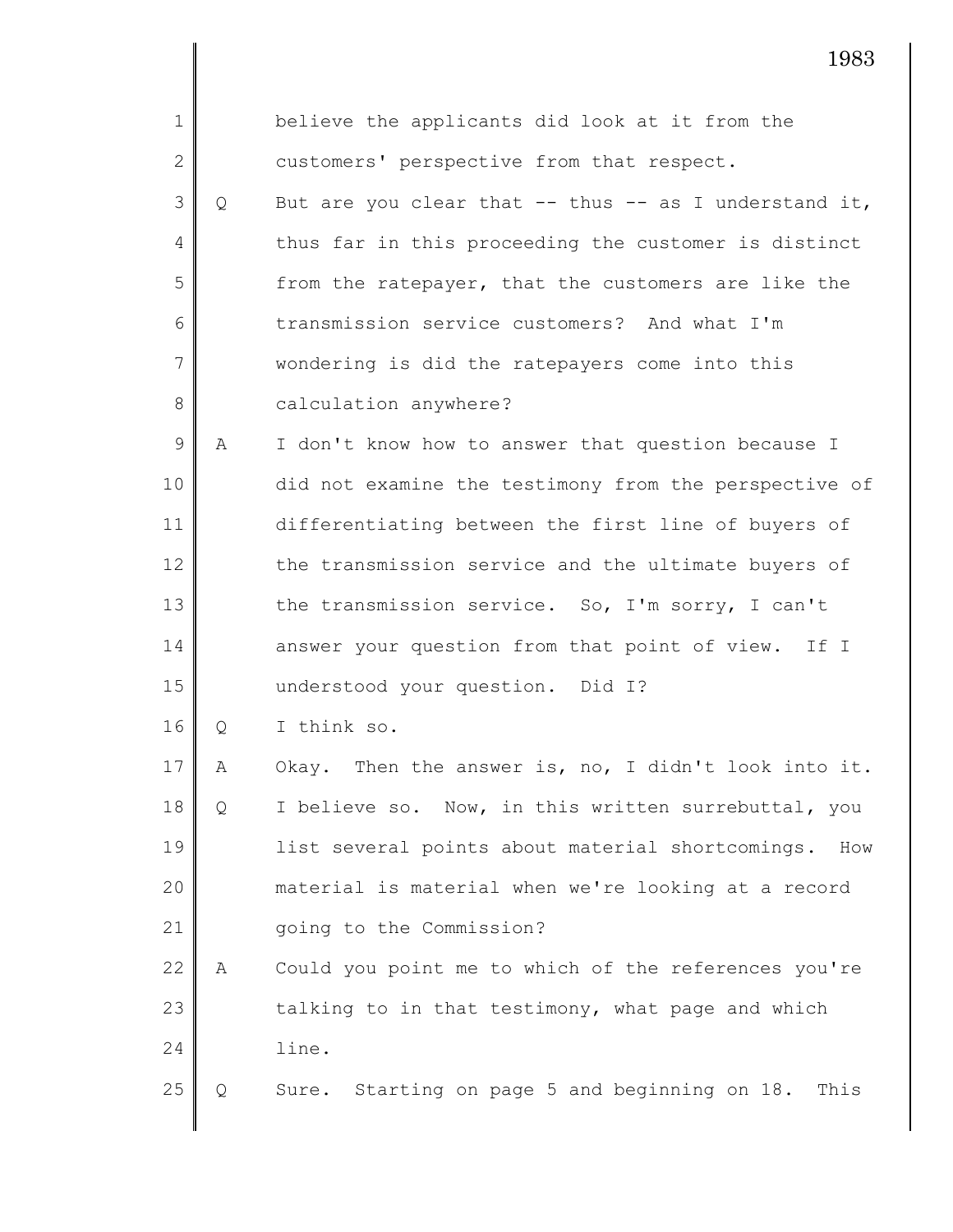|              |   | 1984                                                  |
|--------------|---|-------------------------------------------------------|
| 1            |   | would be your written testimony. And you're saying    |
| $\mathbf{2}$ |   | there are two material shortcomings in the            |
| 3            |   | calculations. And I'm wondering, how material is      |
| 4            |   | that in your view?                                    |
| 5            | Α | Well, it would require -- material from a conceptual  |
| 6            |   | perspective, I haven't calculated the number so I     |
| 7            |   | can't tell you how material it is in dollars and      |
| 8            |   | cents. But they are fundamentally serious. And        |
| 9            |   | that's one of the reasons why in responding to an     |
| 10           |   | earlier question where I was asked to look at         |
| 11           |   | Mr. Pfeifenberger's calculations I said I have        |
| 12           |   | difficulties with those calculations. So, for         |
| 13           |   | instance --                                           |
| 14           |   | EXAMINER NEWMARK: Just off the record.                |
| 15           |   | (Discussion off the record.)                          |
| 16           | Α | In answer to your question, I would say that since I  |
| 17           |   | was at a very specific scope of what I was going to   |
| 18           |   | do, if you look at the recommendations if any that I  |
| 19           |   | would make at the tail end, which starts on page 8,   |
| 20           |   | you will see that one of the options available should |
| 21           |   | the Commission decide is to go back and recalculate;  |
| 22           |   | and if you're going to recalculate, these are two of  |
| 23           |   | the big issues that I'd say would have to be          |
| 24           |   | revisited.                                            |
| 25           |   | BY MS. OVERLAND:                                      |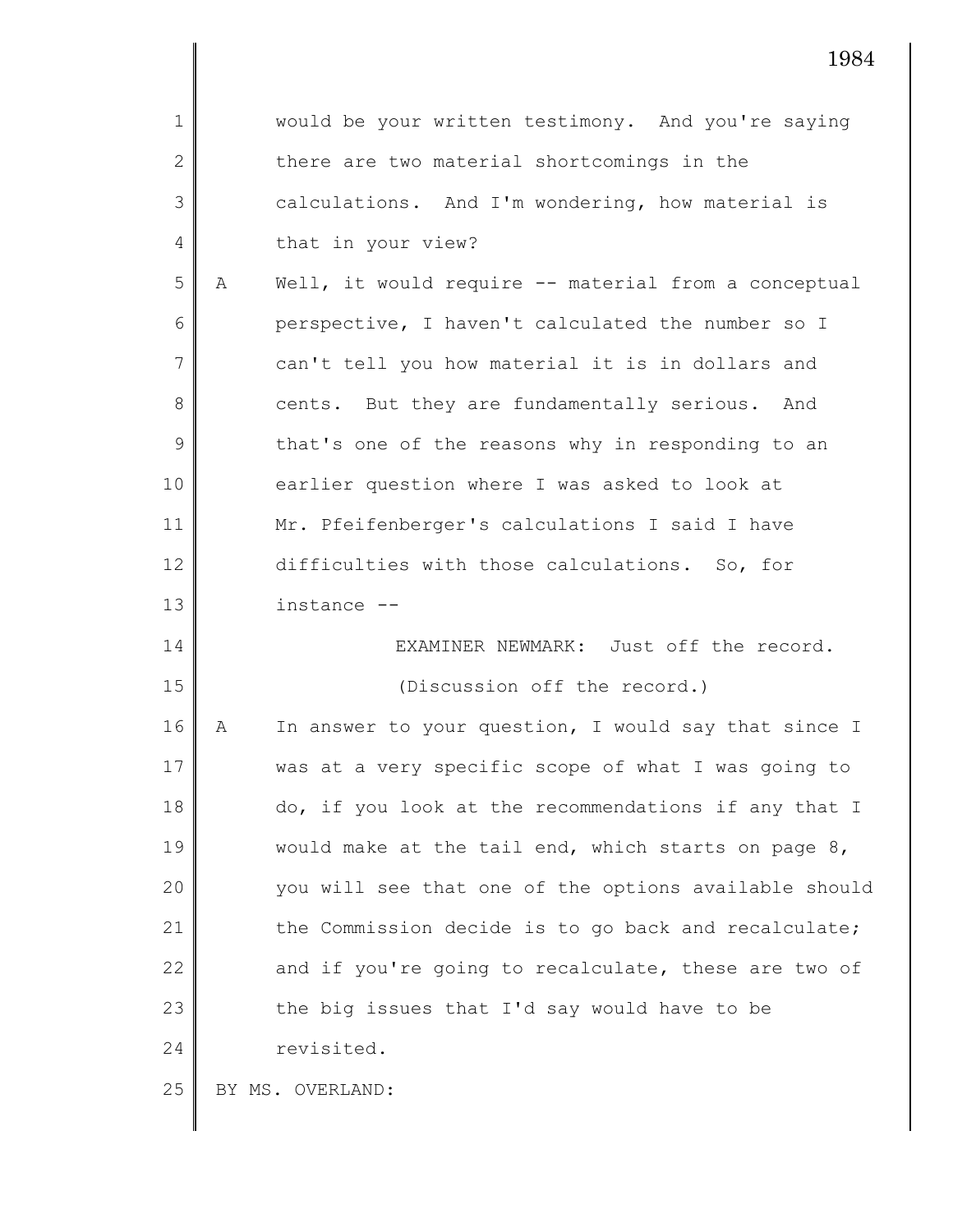1 2 3 4 5 6 7 8 9 10 11 12 13 14 15 16 17 18 19 20 21 22 23 24 25 Q Okay. And your comments were made -- just a minute. You note on page 6 that the accuracy may suffer if the calculations are not updated with the passage of time. And you were using information that had been developed a while ago. Do you feel that it needs updating since the filing of that information on which you were relying? A Yes, but the order of magnitude may not be material. What I mean by that basically is markets are continuously changing, sometimes more radically than others. Sometimes they move and you can come back and by sheer coincidence or serendipity you're at the right rate for the wrong reason. You're using a stale number that just happens to be the right one. You would have to basically go through and recalculate it and say let's -- if you decide to do it, which the Commission may or may not choose to do, obviously; but if you're going to do it again, you would basically have to say let's do all the calculations as of a particular date, and then you go and you check the markets and you ask the right questions and do your best to get the right answers as to what the marginal cost of equity, the marginal cost of debt and any preferred stock, et cetera, to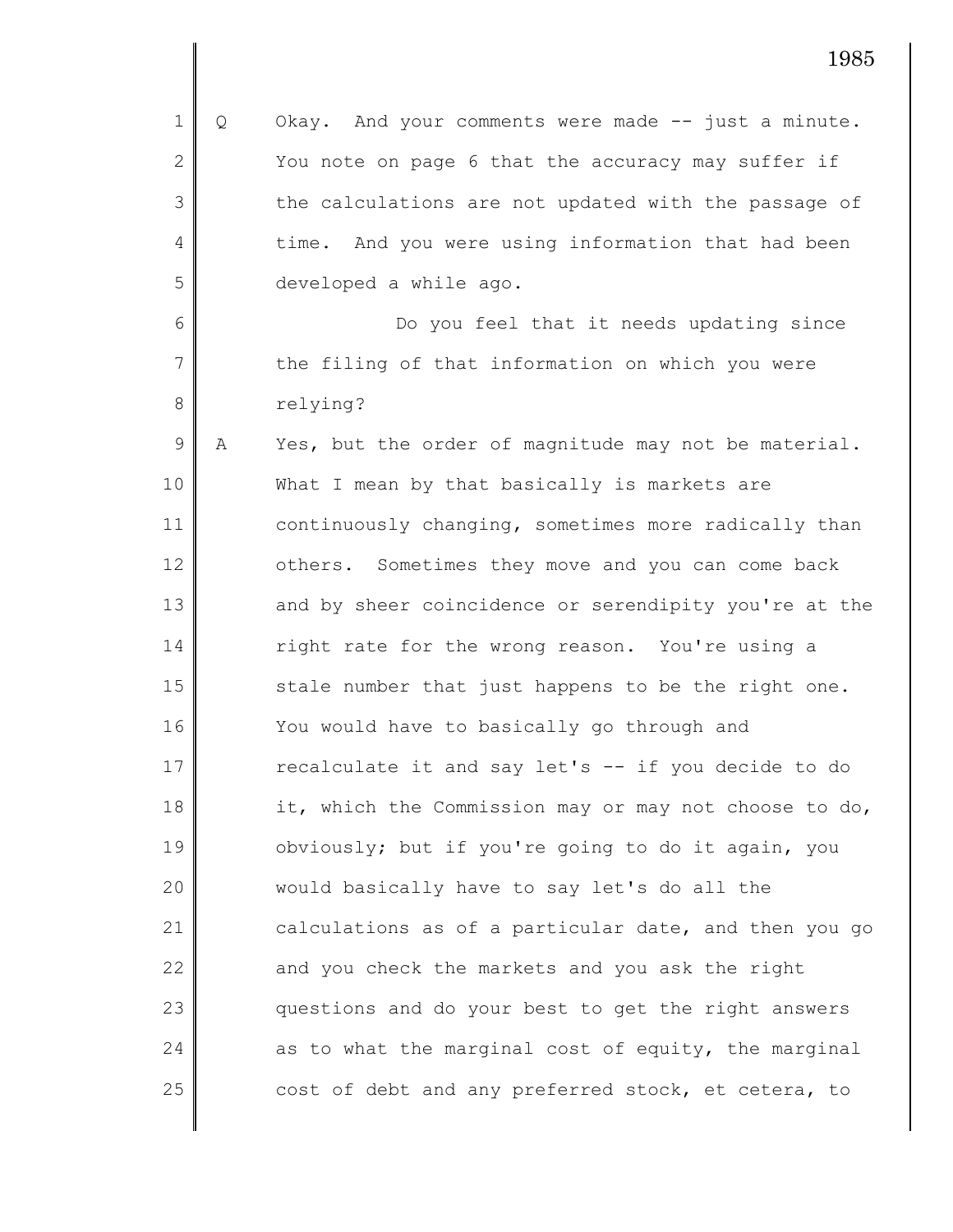| $\mathbf 1$   |   | calculate the marginal cost of equity or the marginal |
|---------------|---|-------------------------------------------------------|
| $\mathbf{2}$  |   | weighted average cost of capital applicable to this   |
| 3             |   | project at this point in time. That's really what     |
| 4             |   | it's getting to.                                      |
| 5             | Q | So to take a snapshot in time perhaps?                |
| 6             | A | You have to take a snapshot in, but you have to be    |
| 7             |   | pointing the camera in the right direction. You       |
| 8             |   | don't look backwards, you look forwards, for          |
| $\mathcal{G}$ |   | instance.                                             |
| 10            | Q | And then you also on page 8, as you're winding up     |
| 11            |   | with your suggestions, that the Commission consider   |
| 12            |   | clarifying the rules governing this type of           |
| 13            |   | application with respect to the economic evaluation   |
| 14            |   | of future projects.                                   |
| 15            | Α | I'm sorry, which line are you on?                     |
| 16            | Q | Okay. Page 8, lines -- the end of line 16 through     |
| 17            |   | 18.                                                   |
| 18            | Α | Okay.                                                 |
| 19            | Q | And first, when you discuss, you know, economic       |
| 20            |   | evaluation of future projects, is this in essence     |
| 21            |   | looking at the MVP projects specifically or do you    |
| 22            |   | mean generally all projects evaluated by the          |
| 23            |   | Commission?                                           |
| 24            | Α | No, I meant in general construction projects.<br>T    |
| 25            |   | mean, it struck me that the questions -- the          |
|               |   |                                                       |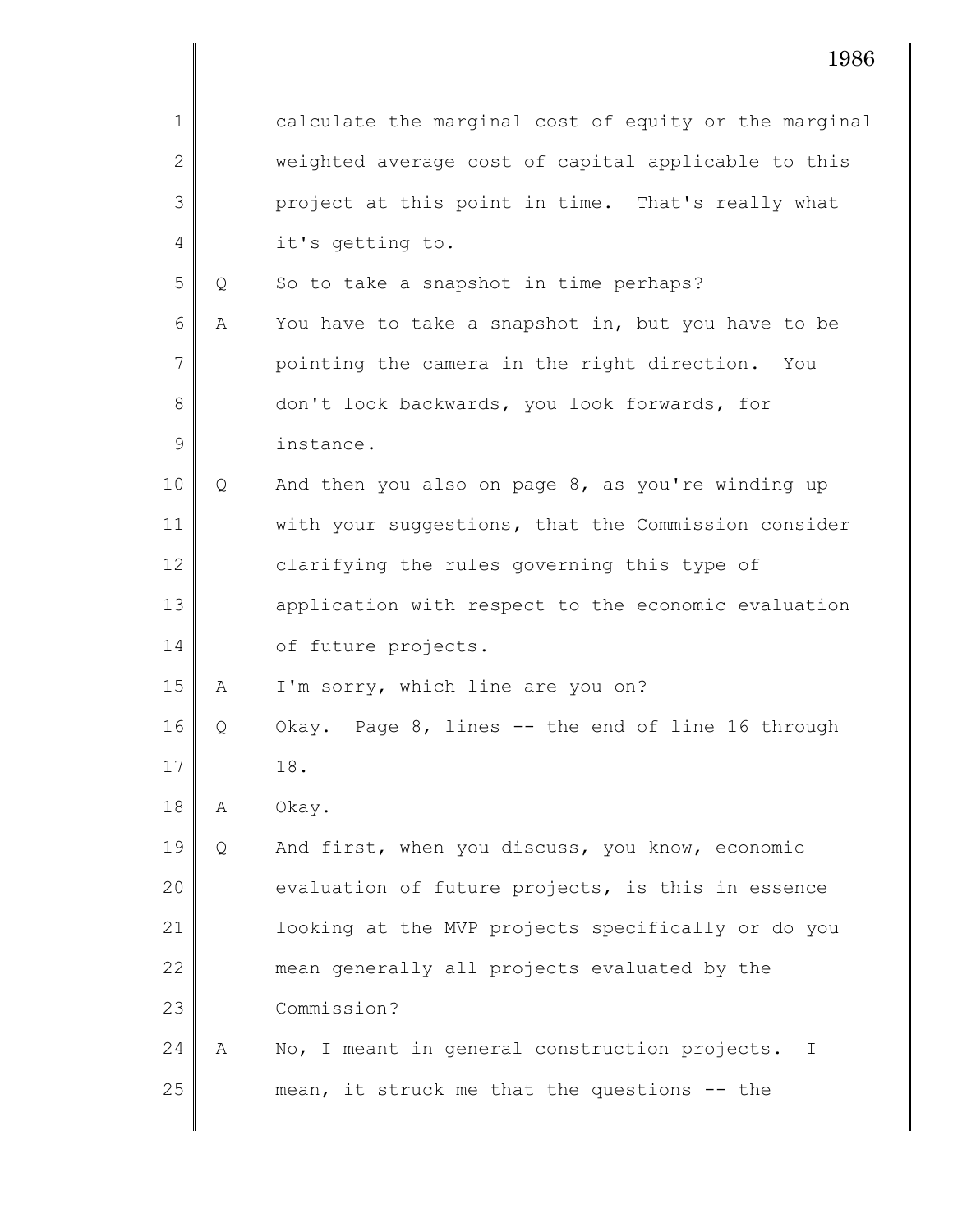|                |   | 198                                                      |
|----------------|---|----------------------------------------------------------|
| 1              |   | calculations being used were being approached from       |
| $\overline{2}$ |   | different angles and that it would be useful to          |
| 3              |   | clarify which the Commission would prefer we used.       |
| 4              |   | MS. OVERLAND: And I have no further                      |
| 5              |   | questions. Thank you.                                    |
| 6              |   | EXAMINER NEWMARK: All right. So who                      |
| 7              |   | else? Let's go off the record.                           |
| 8              |   | (Discussion off the record.)                             |
| 9              |   | EXAMINER NEWMARK: Let's get on the                       |
| 10             |   | record.                                                  |
| 11             |   | CROSS-EXAMINATION                                        |
| 12             |   | BY MR. KURTH:                                            |
| 13             | Q | Hi, Mr. Bacalao. My name is Joel Kurth. I'm a            |
| 14             |   | landowner intervenor.                                    |
| 15             | Α | Good afternoon.                                          |
| 16             | Q | Good afternoon. Do you believe generally that            |
| 17             |   | load-serving entities pass on their costs plus an        |
| 18             |   | allowed return on investment to ratepayers?              |
| 19             | А | I'm sorry. I had difficulty hearing you.<br>$\mathbf{I}$ |
| 20             |   | apologize. Could you just repeat it again.               |
| 21             | Q | Do you believe that generally load-serving entities      |
| 22             |   | pass on their costs plus an allowed return on            |
| 23             |   | investment to ratepayers?                                |
| 24             | Α | That is -- what you are describing is the classical      |
| 25             |   | rate recovery mechanism. Yes.                            |

 $\mathsf{l}$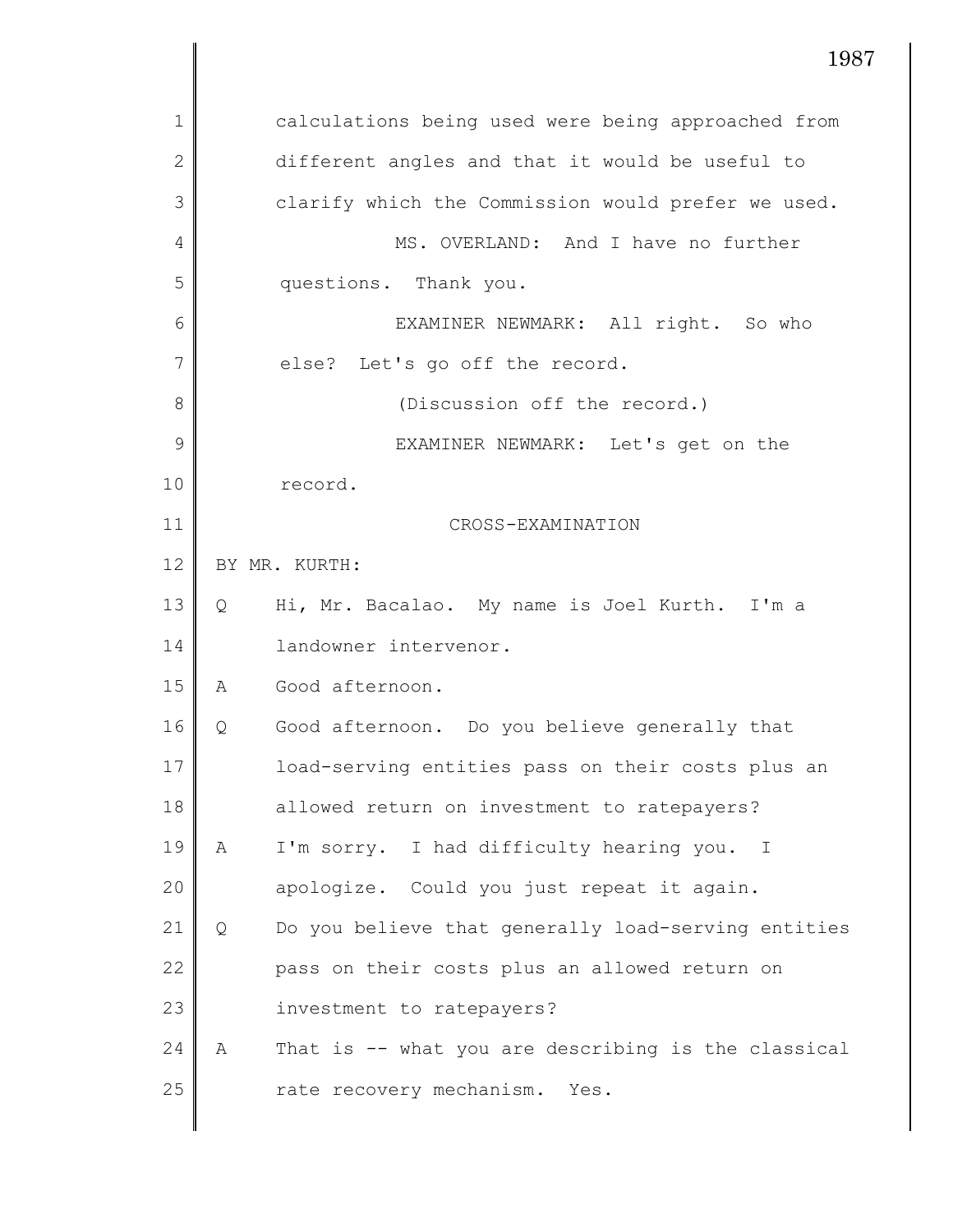| $\mathbf 1$    | Q | In your testimony, when you discuss the project from  |
|----------------|---|-------------------------------------------------------|
| $\mathbf{2}$   |   | the owner's perspective, are you referring to the     |
| 3              |   | corporate equity shareholders?                        |
| $\overline{4}$ | Α | I'm -- yes, I'm actually including the debt holders   |
| 5              |   | as well because you have to consider creditors. And   |
| 6              |   | in the specific case of Dairyland Power, of course we |
| $\overline{7}$ |   | have to be cognizant of the fact that they are a      |
| 8              |   | cooperative. Doesn't change the fact that they have   |
| 9              |   | owners by a different name.                           |
| 10             | Q | So from the perspective of these owners of a          |
| 11             |   | hypothetical transmission project, if the return on   |
| 12             |   | equity for the project is greater than the weighted   |
| 13             |   | average cost of capital for the project and the       |
| 14             |   | company and the project is of the same risk as the    |
| 15             |   | average corporate project for these companies, the    |
| 16             |   | economic value added for the project is positive for  |
| 17             |   | the corporate equity shareholders, correct -- for the |
| 18             |   | owners if the ROE is greater than the weighted cost   |
| 19             |   | of capital?                                           |
| 20             | Α | You said something at the outset which I think is     |
| 21             |   | incorrect, but accidentally. Could you start your     |
| 22             |   | question again and I will stop you and make sure that |
| 23             |   | you said what you meant.                              |
| 24             | Q | From the perspective of the owners of a<br>Sure.      |

25 hypothetical --

 $\mathsf{l}$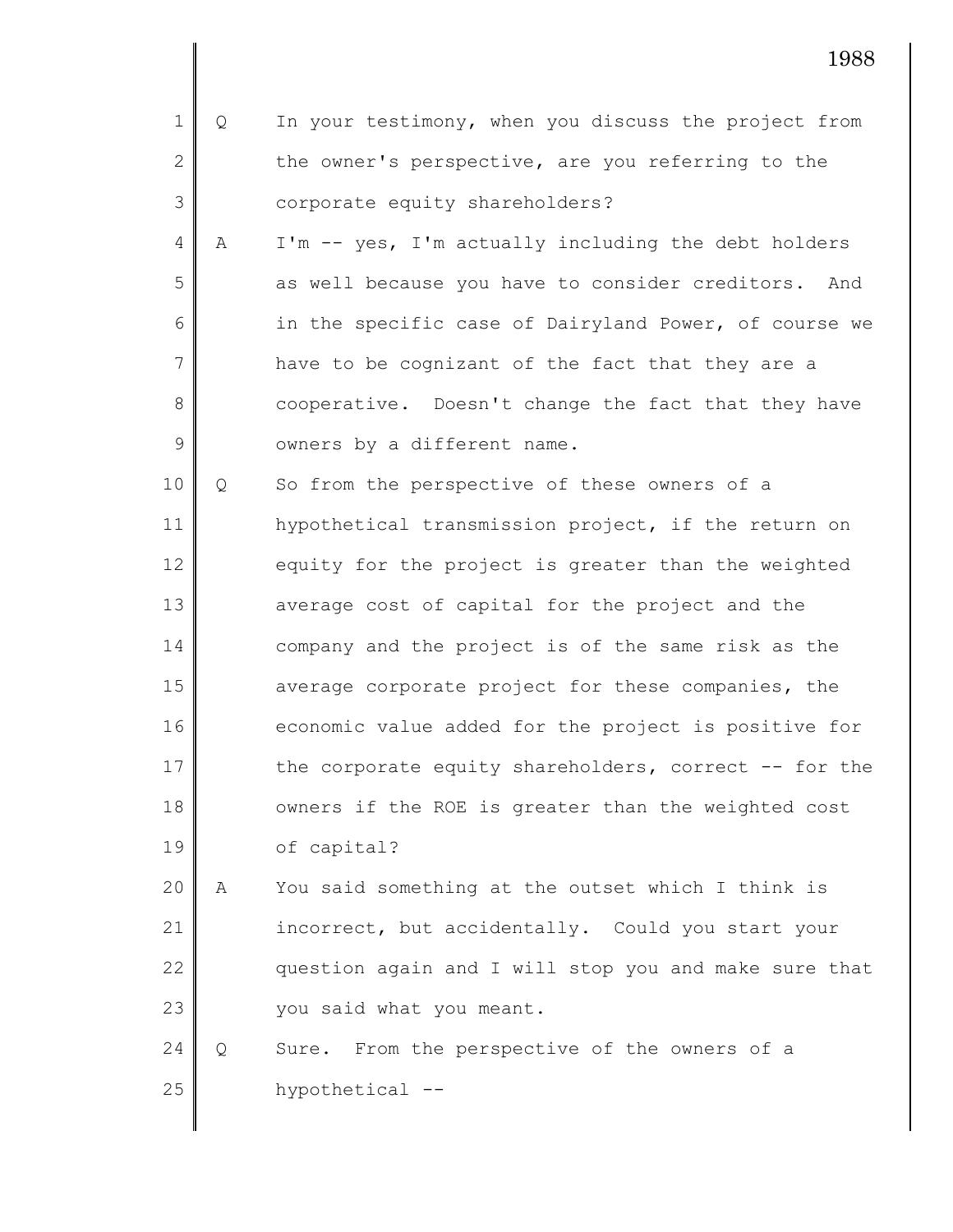1 A Right.

|                | $2 \parallel Q$ | -- transmission company, if the return on equity for  |
|----------------|-----------------|-------------------------------------------------------|
| 3 <sup>1</sup> |                 | the project is greater than the weighted average cost |
| $4 \mid$       |                 | of capital for the project --                         |

5 6 7 8 9 10 A Okay. Stop right there. When you talk about the weighted average cost of capital, you're including all the sources of capital including preferred and debt, long-term debt, short-term debt, and even off balance sheet financing. That's debt that's off the balance sheet.

11 12 13 14 15 16 17 18 19 20 21 22 23 24 The cost of equity is the highest cost -typically the highest cost component of that blend. So the first part of your question, you know, you'll always have a cost of equity that's going to be higher than the weighted cost of capital. At best it will be the same if you fund it completely with equity. So I just wanted to make sure that we were on the same page, Mr. Kurth. Q Let me try to clarify. When I say return on equity, I mean the actual net income returns. A Oh, the earned return on equity as -- Q Correct. A -- opposed to the cost of equity. Q Correct.

25 A I'm with you now.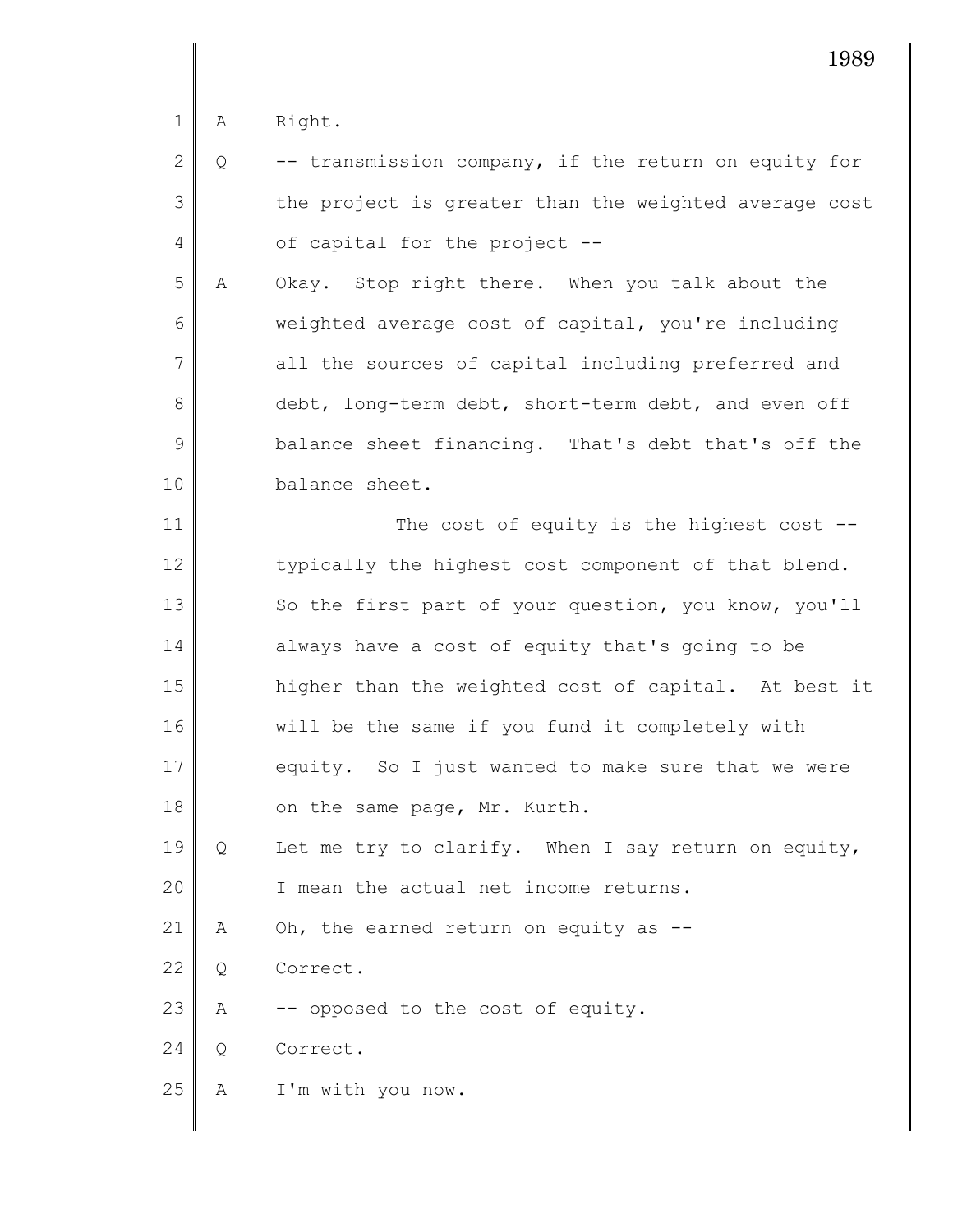1 Q Should I repeat the question?

2 A Start again, yeah.

3 4 5 6 7 8 9 10 11 12 13 14 15 16 17 18 Q Okay. I'll add in the earned portion. So from the perspective of the owners of a hypothetical transmission company, if the earned return on equity for the project is greater than the weighted average cost of capital for the project and the company and the project is of the same risk as the average corporate project, economic value added for the project is positive for the owners, correct? A Yes. The only thing I'm concerned about here is, again, just to make sure that we're talking apples and apples, weighted average cost of capital being the marginal cost to fund the project, earned return on equity being what the owners end up earning. And the short answer would be yes, you would have economic value created. Q Thank you. Would it then follow if the weighted

19 20 21 22 average cost of capital was greater than the earned return on equity for the project, the economic value added for the owners would be negative, correct? A You would expect so, yes.

23 24 25 Q Is it fair then to call the weighted average cost of capital the hurdle rate for owners, to use a term of art?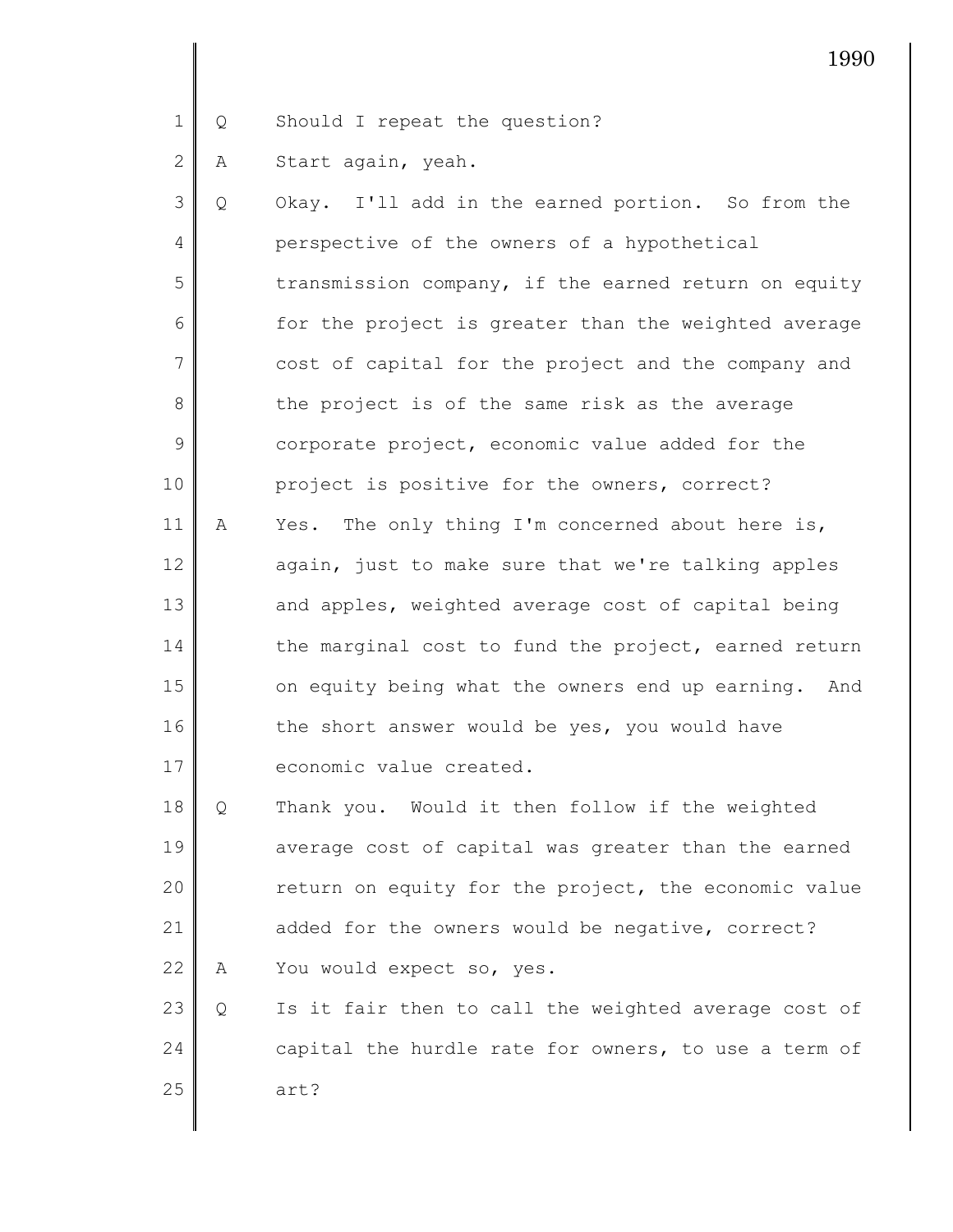1 A The approval rate?

2 Q The hurdle rate.

3 4 5 6 7 8 9 10 11 12 13 14 15 16 17 18 19 20 A The hurdle rate. Oh, I'm sorry. Yes. If properly calculated. If you'll give me a second. The whole concept of a hurdle is what's the minimum return that you should be able to earn on a project. If you can earn more on that, you will have a positive net present value, i.e., you're making money, it's worth it to go ahead. If you hit that hurdle, in other words, you get to zero net present value, you may as well walk away. Find something that gives you a better -- equivalent risk but a better return. And if you have a negative net present value, and that is where you're earning or below the weighted of the hurdle rate, then don't go ahead unless you have non-economic reasons to do it. You have a regulatory gun put to your head saying you've got to do it or there's some other reason that makes it compelling that balances out the negative financial character of the investment.

21 22 23 24 25 Q Thank you. Would you agree that the ratepayers also have a hurdle rate since they will through transmission charges passed through load-serving entities to -- plus an allowed return on equity to their bills, since they do in the end through this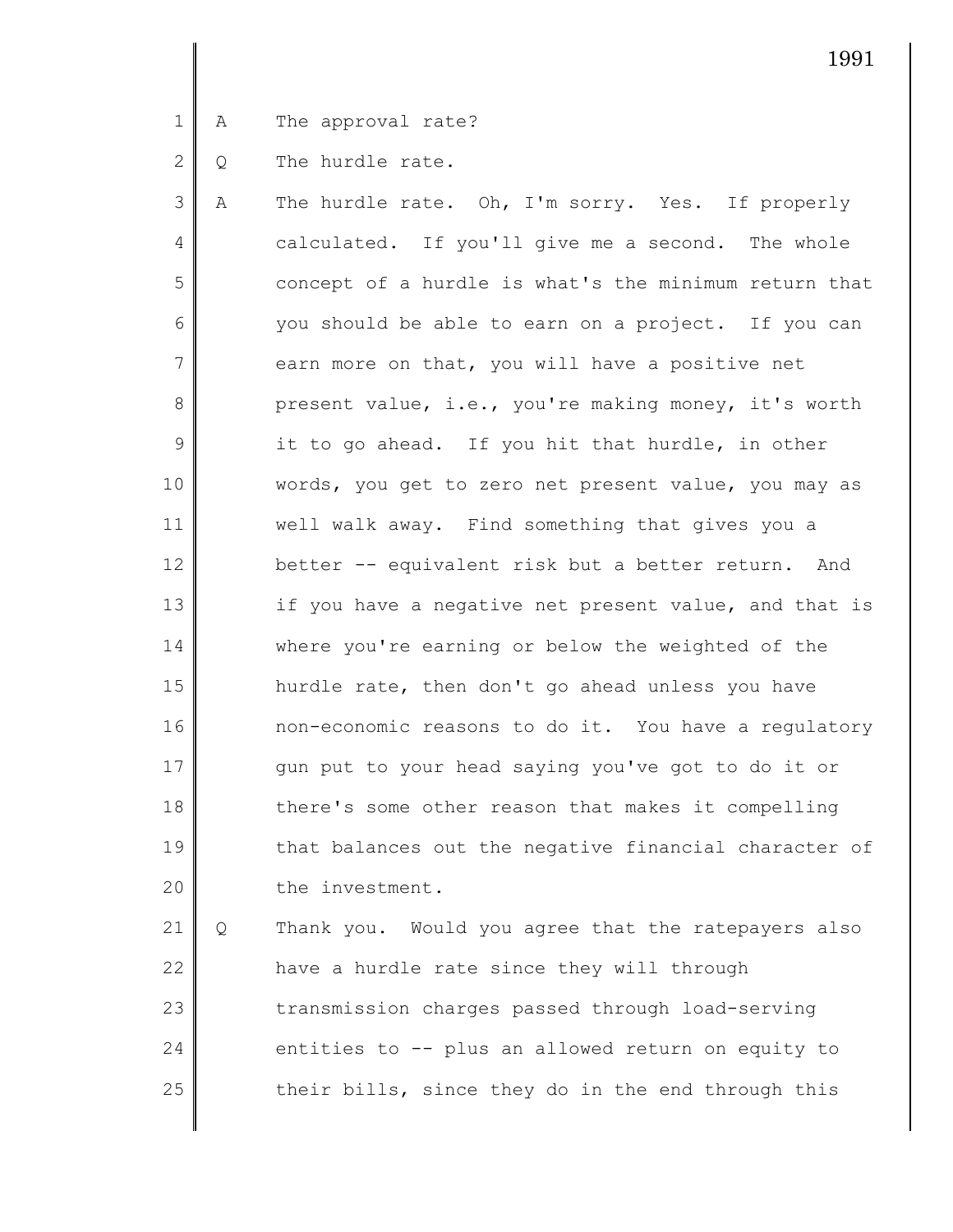1 2 3 4 5 6 7 8 9 10 11 12 13 14 15 16 17 18 19 20 21 22 23 24 25 mechanism pay for the project over its estimated life? MS. LOEHR: Your Honor, I'm going to object to this line of questioning. Mr. Bacalao already testified that his surrebuttal testimony is very narrow in scope in analyzing the two discount rates in this proceeding and I think we've exceeded that here. MR. JELINSKI: I join in that objection. EXAMINER NEWMARK: Off the record. (Discussion off the record.) EXAMINER NEWMARK: Let's get back on the record. I'll allow the question. A The least confusing way to answer the question, we tend to think of customers, as I think has been pointed out in earlier testimony, in terms of cost of service or customer charges. But there is an implied hurdle rate. And you could probably make it clearest by saying suppose you have a choice between accepting service from your local load-serving entity or doing something, making an investment that would provide you the same service on the same conditions with the same risks, but which you own. And what you would then have to figure out is as long as my investment in my alternative source of energy gives me a better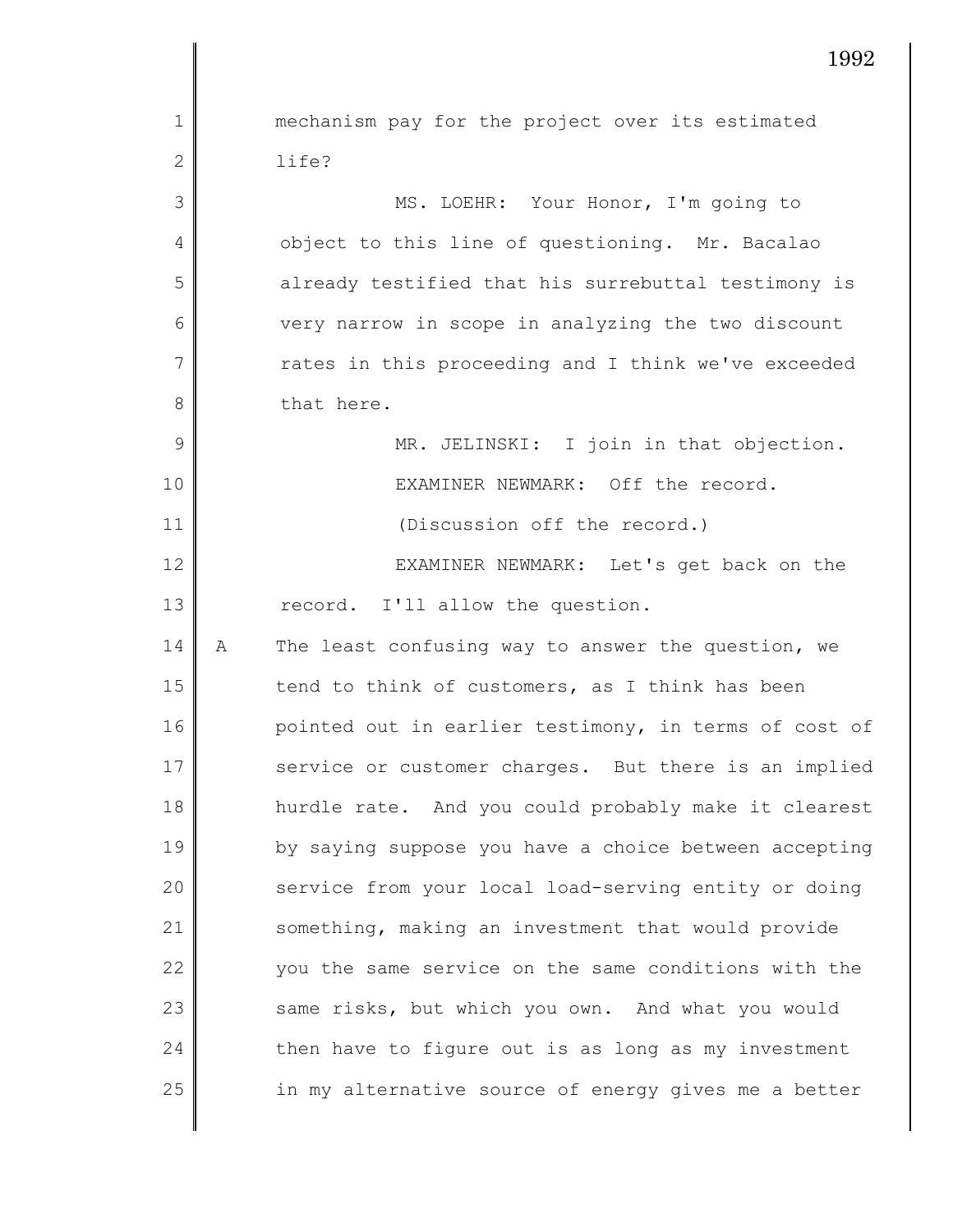return, is better, if you wish, than continuing the serving, then you have that implied hurdle rate. But it's confusing unless you think of it that way. Does that help you?

1

2

3

4

5 6 7 8 9 10 11 12 13 14 Q I think so. I'm just going to ask this last question in this line. From the perspective of the ratepayers, much like the transmission company owners, economic value added for the project, in the transmission company project like Cardinal-Hickory Creek, the economic value added for the project would be positive if the return on investment exceeds the hurdle rate of the ratepayers, that implied hurdle rate that you just mentioned in the answer to the last question?

15 16 17 18 19 20 21 22 A Yes. In plain English, if you could do better by accepting what this proposed transmission line is going to do and cost and benefits it's going to give you, if you can do better with that than any other alternative, you're better off, in plain English. Q Thank you. So my next series of questions intend to get a little bit more understanding of the hurdle rate from the ratepayers' standpoint.

23 24 25 MS. LOEHR: Your Honor, this is what we just talked about. I thought that was all included in that line of questioning. That is beyond the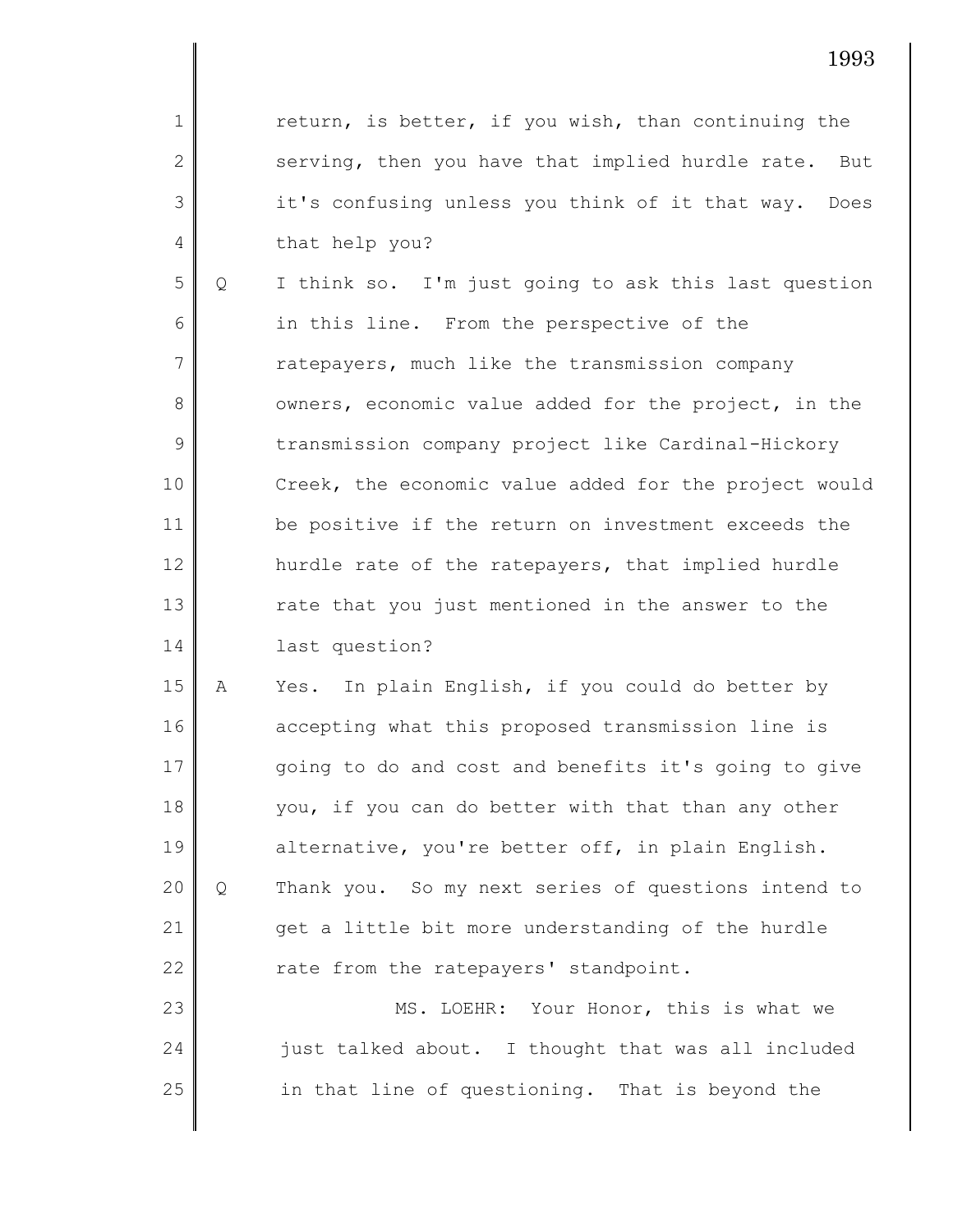|                | エレヘコ                                                 |
|----------------|------------------------------------------------------|
| 1              | scope of Mr. Bacalao's testimony.                    |
| 2              | EXAMINER NEWMARK: Off the record.                    |
| 3              | (Discussion off the record.)                         |
| 4              | (Recess taken from 3:40 to 3:54 p.m.)                |
| 5              | EXAMINER NEWMARK: Let's get started.                 |
| 6              | Back on the record. All right. So currently we       |
| $\overline{7}$ | have Mr. Kurth asking some cross-examination         |
| 8              | questions of the witness, and there's an objection   |
| 9              | that it's outside the scope of the witness's         |
| 10             | testimony. So I'm just going to have staff respond   |
| 11             | to that.                                             |
| 12             | MR. JELINSKI: Yes. I think that it's                 |
| 13             | been clarified in this case that the economic        |
| 14             | analysis and the -- therefore, the effect of the     |
| 15             | discount rate that's being discussed in              |
| 16             | Mr. Bacalao's testimony is related to transmission   |
| 17             | customers, not ratepayers. And so I think that any   |
| 18             | questions related as we've kind of -- I think it's   |
| 19             | been clear throughout the hearing that we have not   |
| 20             | inquired into any analysis related to the impact on  |
| 21             | ratepayers specifically. So I think any questions    |
| 22             | that would get at those impacts would be outside the |
| 23             | scope of Mr. Bacalao's testimony.                    |
| 24             | EXAMINER NEWMARK: All right. So,                     |
| 25             | Mr. Kurth, do you have any other questions?          |

 $\mathbf l$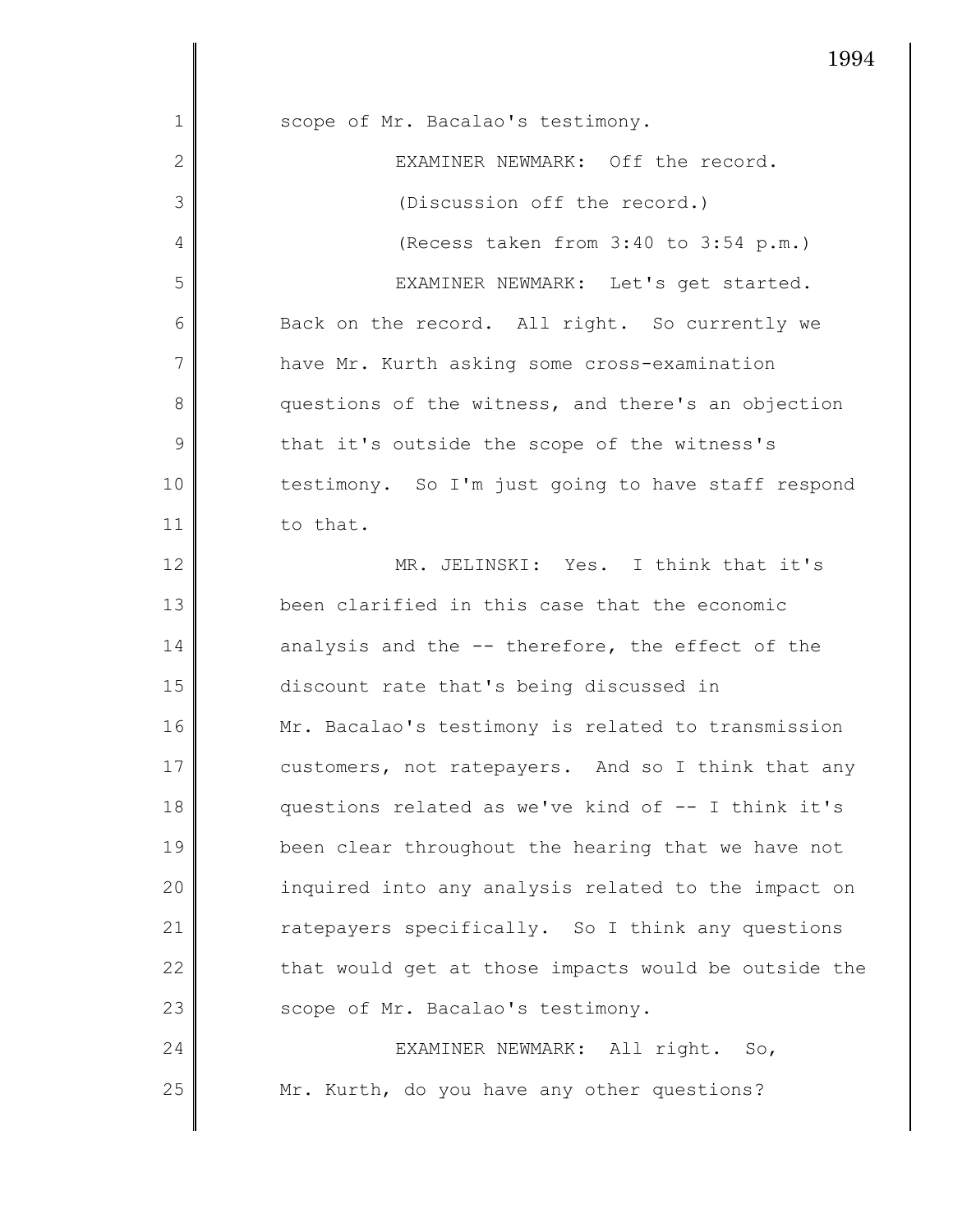|                | 1995                                                     |
|----------------|----------------------------------------------------------|
| 1              | MR. KURTH: I do.                                         |
| $\overline{2}$ | EXAMINER NEWMARK: Okay. Go ahead.                        |
| 3              | MR. KURTH: I think I do. I'm sorry.                      |
| 4              | Let's go off the record.                                 |
| 5              | (Discussion off the record.)                             |
| 6              | EXAMINER NEWMARK: Let's get back on the                  |
| 7              | record. Mr. Kurth, do you have any additional            |
| 8              | questions?                                               |
| 9              | MR. KURTH: Let's stay off the record.                    |
| 10             | (Discussion off the record.)                             |
| 11             | EXAMINER NEWMARK: On the record.<br>Go                   |
| 12             | ahead.                                                   |
| 13             | BY MR. KURTH:                                            |
| 14             | Ratepayers do participate in the risk of this<br>Q       |
| 15             | project, correct?                                        |
| 16             | Indirectly eventually they do, yes.<br>Α                 |
| 17             | I only have a few more questions, and these are<br>Q     |
| 18             | regarding the FERC ROE incentive adder. This adder       |
| 19             | like other costs is in the end passed through to         |
| 20             | ratepayers in their electric bills, correct?             |
| 21             | That is correct.<br>Α                                    |
| 22             | Since ratepayers will in the end pay for this adder<br>Q |
| 23             | through charges on their electric bills, should --       |
| 24             | I'm not saying that you did or have done -- but          |
| 25             | should the adder be considered from the ratepayers'      |
|                |                                                          |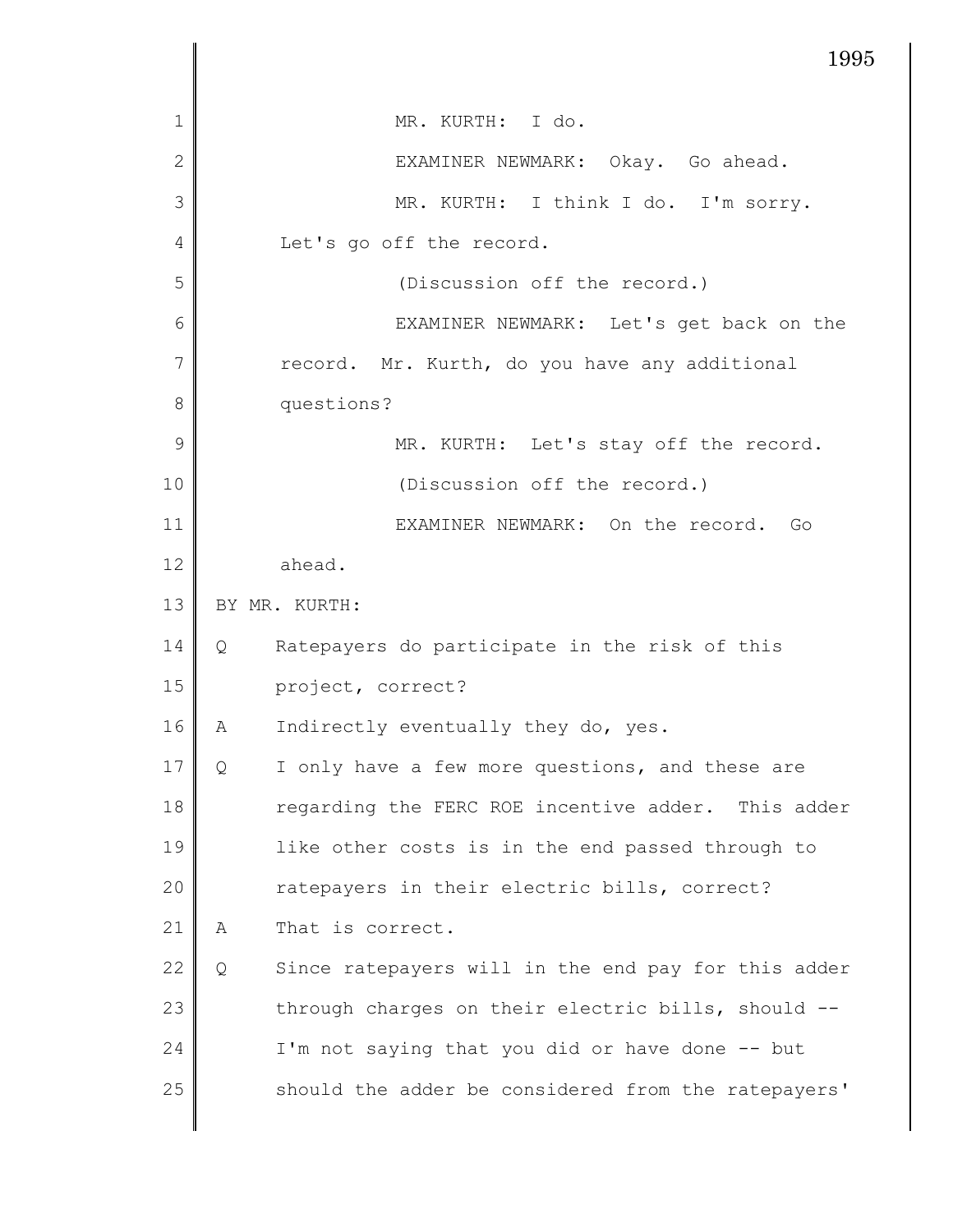1 2 3 4 5 6 7 8 9 10 11 12 13 14 15 16 17 18 19 20 21 22 23 24 25 perspective in the analysis of economic value for this project? MR. LOEHR: Objection, it's beyond the scope of his testimony. He did not consider the impact to ratepayers or customers. EXAMINER NEWMARK: I'm just going to let him answer. I think that was -- that's what he intended to imply by should, I suppose. A I will try and honor your point in my answer. My response to that question would be that if you look at this project and you calculate, you know, what's the present -- net present value, if you want to look at it from an investors' perspective, or the net benefit eventually to customers, you do have to factor in what the various costs are. So ultimately you are indirectly doing what you're talking about. But we're honoring the objection. Let's not go all the way to the ultimate ratepayers. Let's simply look at it from the perspective of saying how do we know how to judge the benefits of this thing? How do we -- what is the correct way to evaluate this in broad terms? So that was what I attempted to do. BY MR. KURTH: Q Thank you.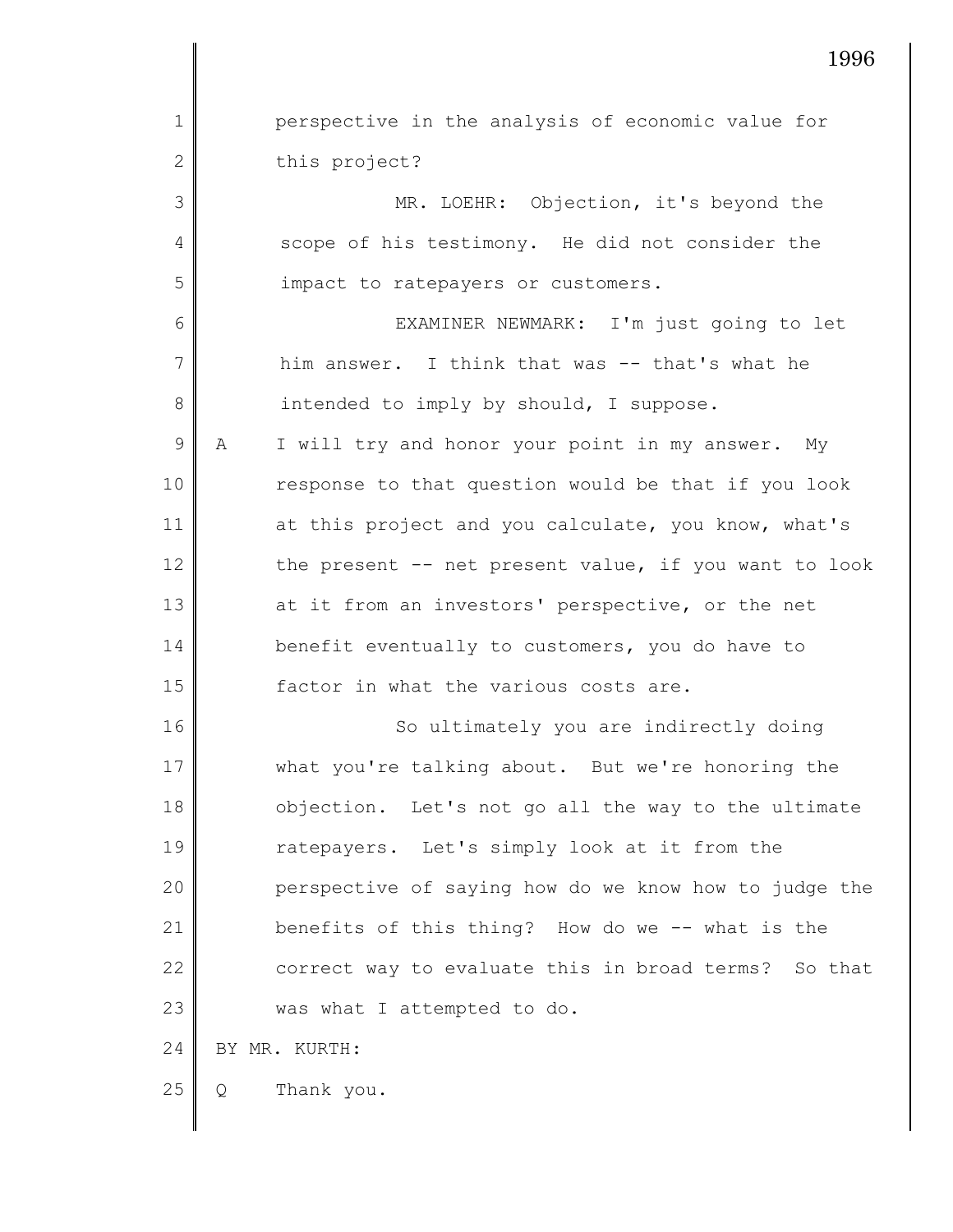1 2 3 4 5 6 7 8 9 10 A It's up to you to judge whether I did it well or not. Q To clarify, the applicants -- this is regarding the adder again. The applicants still receive the adder -- let's just say that they're approved for the adder, the project is approved, they go to FERC, they get approved for the adder. They receive this adder regardless of the discount rate used in the economic analysis of the project, correct? One has nothing to do with the other really, right? MR. JELINSKI: I'll just object. I think

11 12 13 14 15 16 17 18 19 20 that's outside the scope of what he's testifying to. Again, he's not testifying to what is eventually going to be recovered at FERC. He's testifying as to what the appropriate discount rate is and how he's using that methodology to calculate it. MR. KURTH: May I respond to that? EXAMINER NEWMARK: Yeah. Go ahead. MR. KURTH: There is a probability that the adder does get added. Okay? And so you can do a probability weighted analysis and correct the

discount for that probability that the adder is added.

21

22

23 24 25 EXAMINER NEWMARK: Okay. MR. JELINSKI: Well, if you wanted to offer that testimony, you could have, sir. My only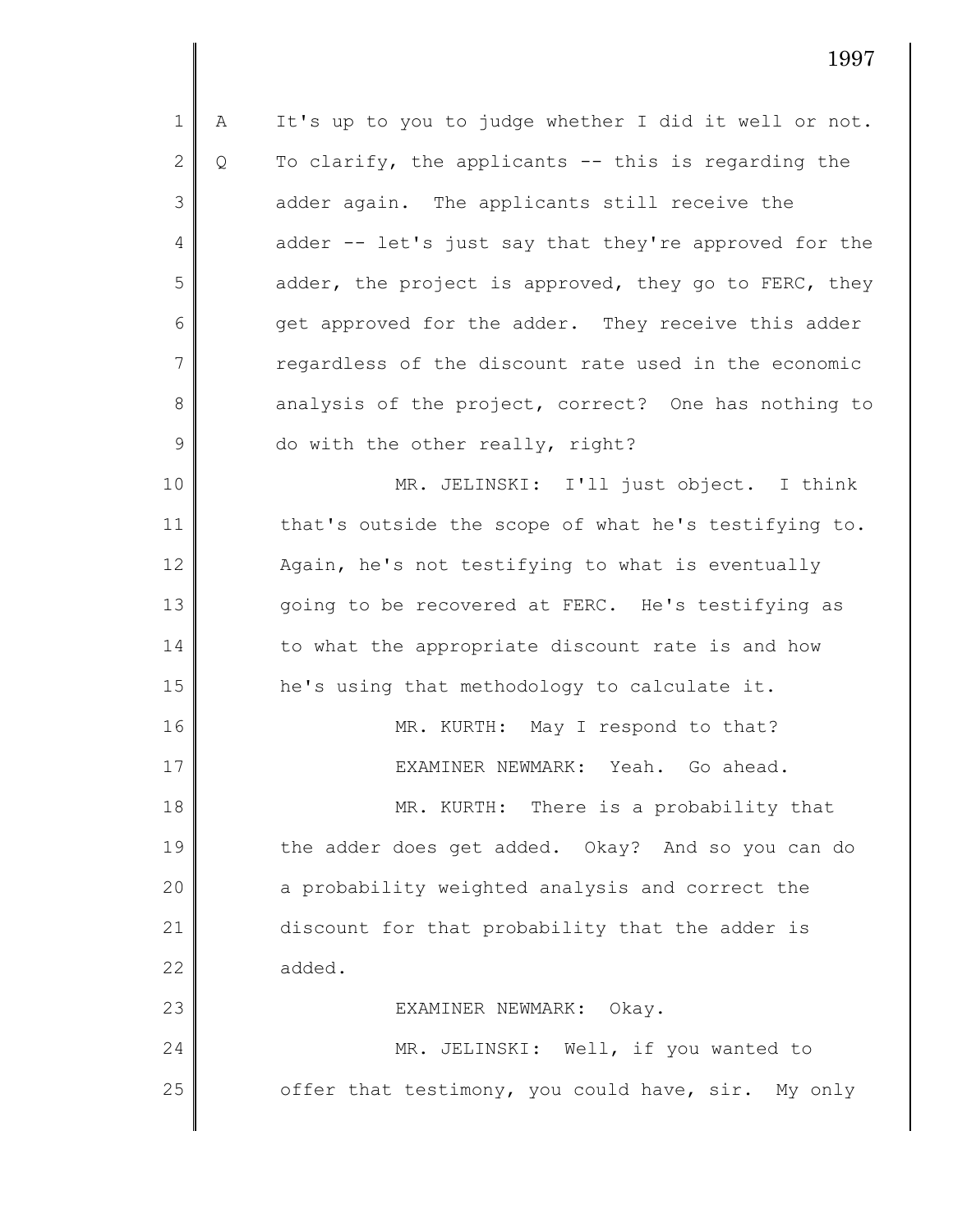2 3 4 5 6 7 8 9 10 11 12 13 14 15 16 17 18 19 20 21 22 23 24 25 that Mr. Bacalao has offered here. EXAMINER NEWMARK: Okay. Well, we did have -- we had a discussion of the FERC process and the risks and adder -- the necessity or the ability to put in adders. So I think I'll have him answer the best he can with -- as far as Mr. Kurth's question. So you can answer that. So do you want to read back the question or do you want to restate it? BY MR. KURTH: Q Applicants still receive the adder regardless of discount rate used in the economic analysis? MR. JELINSKI: See, again, that's my objection. He can't -- he's asking for him to predict whether they'll receive the adder. A Could I be helpful by basically recycling what I said earlier in a different way? EXAMINER NEWMARK: Okay. A That might be helpful. MR. JELINSKI: No, there's question before you. EXAMINER NEWMARK: Let's just leave it at that point. MR. KURTH: I'll move on.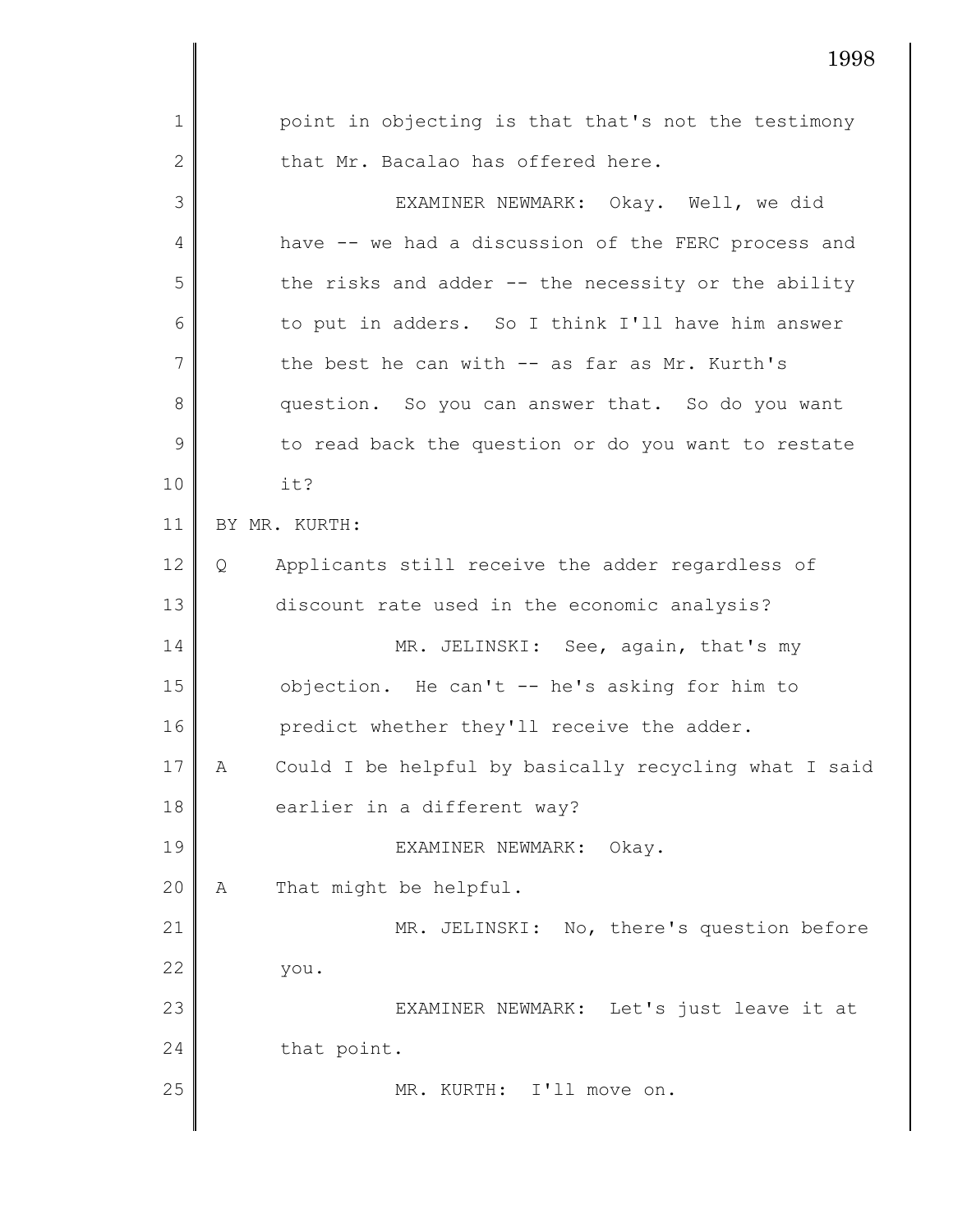|                | 1999                                                   |
|----------------|--------------------------------------------------------|
| $\mathbf{1}$   | MS. OVERLAND: There's some real confusion              |
| $\overline{2}$ | here because Jewell Exhibits 6 and 7 are the FERC      |
| 3              | order for the adder.                                   |
| 4              | EXAMINER NEWMARK: Right, but --                        |
| 5              | MR. CHASCO: That's not accurate. Those                 |
| 6              | are different incentives.                              |
| 7              | EXAMINER NEWMARK: Right. It's                          |
| 8              | something -- I think we're talking about something     |
| 9              | different. So if you have a different question, we     |
| 10             | can move on from this one.                             |
| 11             | MR. KURTH: No further questions. Thank                 |
| 12             | you, Mr. Bacalao.                                      |
| 13             | THE WITNESS: You're welcome.                           |
| 14             | EXAMINER NEWMARK: All right. Okay.                     |
| 15             | MR. JELINSKI: Just one question for                    |
| 16             | redirect.                                              |
| 17             | EXAMINER NEWMARK: Okay. Go ahead.                      |
| 18             | REDIRECT EXAMINATION                                   |
| 19             | BY MR. JELINSKI:                                       |
| 20             | Mr. Bacalao, I think we had some discussion about<br>Q |
| 21             | your reliance on data request response 1.169; and I    |
| 22             | think you expressed before that you relied on the      |
| 23             | spreadsheet that was produced as part of that data     |
| 24             | request response. Could you explain again what your    |
| 25             | understanding is of what was contained in that         |